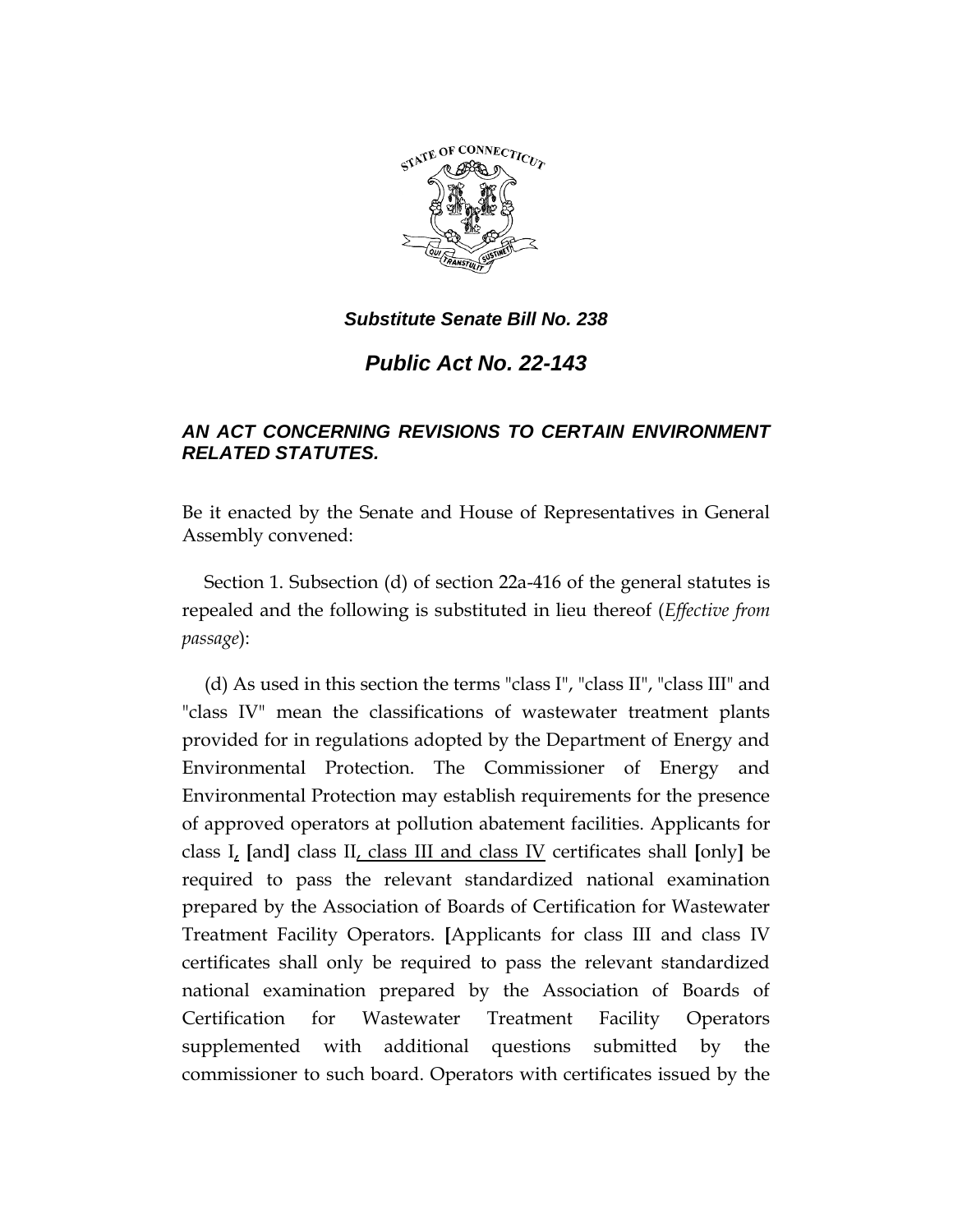commissioner prior to May 16, 1995, shall not be required to be reexamined.**]** The commissioner, or the commissioner's designated agent, shall administer and proctor the examination of all applicants. The qualifications of the operators at such facilities shall be subject to the approval of the commissioner. The commissioner may adopt regulations, in accordance with the provisions of chapter 54, **[**requiring all operators at pollution abatement facilities to satisfactorily complete, on a regular basis, a state-certified training course, which may include training on the type of municipal pollution abatement facility at which the operator is employed and training concerning regulations promulgated during the preceding year. Any applicant for certification who passed either the examination prepared and administered on December 8, 1994, by the commissioner or the examination prepared by the Association of Boards of Certification for Wastewater Treatment Facility Operators and administered on December 8, 1994, by the commissioner shall be issued the appropriate certificate in accordance with the regulations adopted under this section**]** concerning application, certification, renewal and continuing education requirements for operators. On and after October 1, 2018, each certified operator shall obtain not less than six hours of continuing education each year. Continuing education units and associated courses shall be approved by the commissioner or the commissioner's designated agent in consultation with the operator certification advisory board. A record of such continuing education shall be maintained by the certified operator and by the facility employing the operator and shall be made available for inspection upon request by the commissioner.

Sec. 2. Subsection (c) of section 22-11h of the general statutes is repealed and the following is substituted in lieu thereof (*Effective from passage*):

(c) Individual structures used for aquaculture as defined in section 22-11c, including, but not limited to, racks, cages or bags, as well as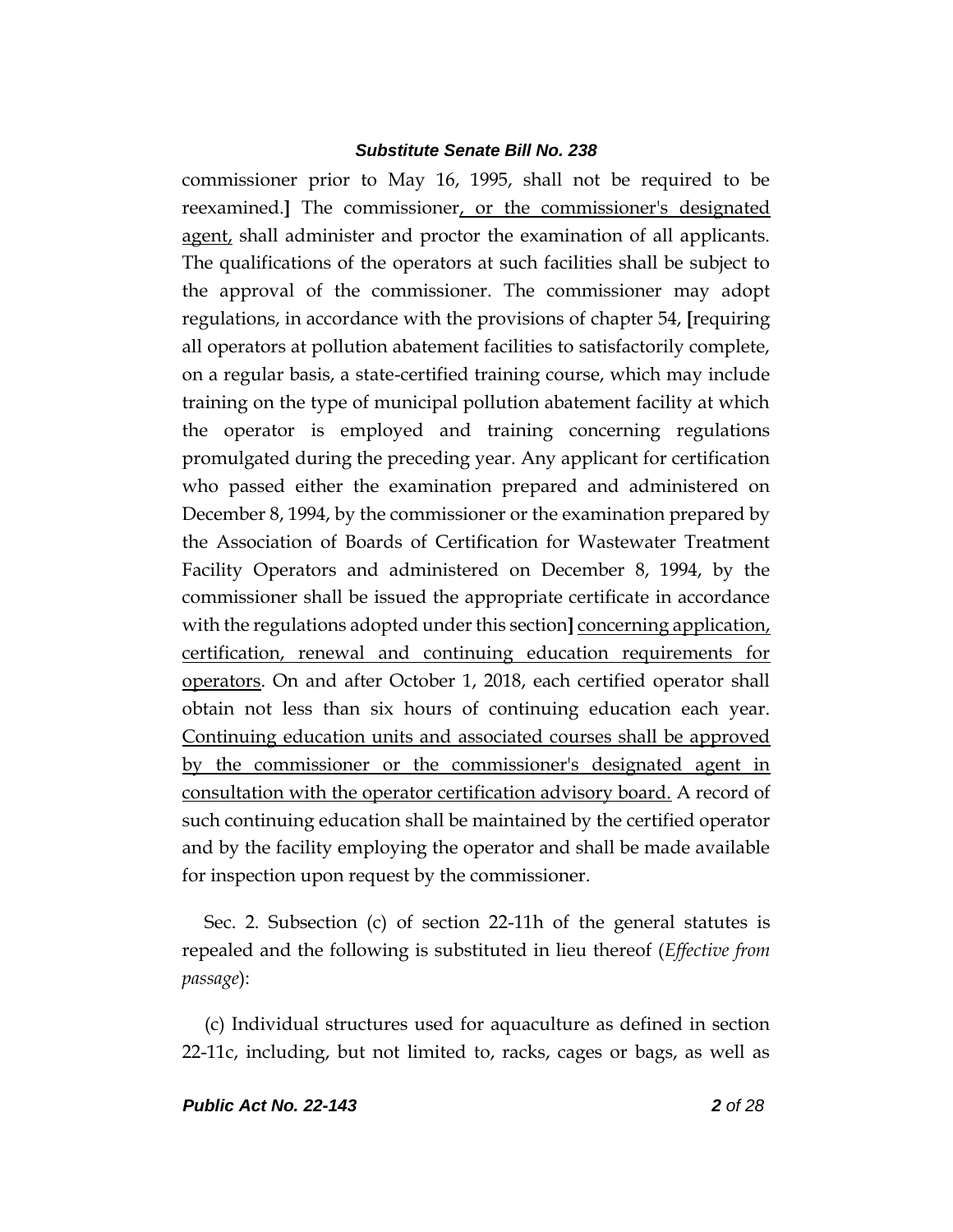buoys marking such structures, which **[**do not otherwise require**]** received a permit under federal Army Corps of Engineers regulations and do not interfere with navigation in designated or customary boating or shipping lanes and channels, shall be placed in leased or designated shellfish areas and shall be exempt from the requirements of sections 22a-359 to 22a-363f, inclusive.

Sec. 3. Subsection (c) of section 22a-73 of the general statutes is repealed and the following is substituted in lieu thereof (*Effective from passage*):

(c) **[**No ordinance shall be effective until such ordinance has been approved by the commissioner. No ordinance shall be approved unless it is in conformity with**]** Any such municipal noise control ordinance shall be at least as stringent as any state noise control plan, including ambient noise standards, adopted pursuant to section 22a-69 or any standards or regulations adopted by the administrator of the United States Environmental Protection Agency pursuant to the Noise Control Act of 1972 (P.L. 92-574) or any amendment thereto. Notwithstanding the provisions of this subsection, any municipality may adopt more stringent noise standards than those adopted by the commissioner. **[**, provided such standards are approved by the commissioner.**]**

Sec. 4. Subsection (c) of section 22a-174 of the general statutes is repealed and the following is substituted in lieu thereof (*Effective from passage*):

(c) The commissioner shall have the power, in accordance with regulations adopted by him, (1) to require that a person, before undertaking the construction, installation, enlargement or establishment of a new air contaminant source specified in the regulations adopted under subsection (a) of this section, submit to him plans, specifications and such information as he deems reasonably necessary relating to the construction, installation, enlargement, or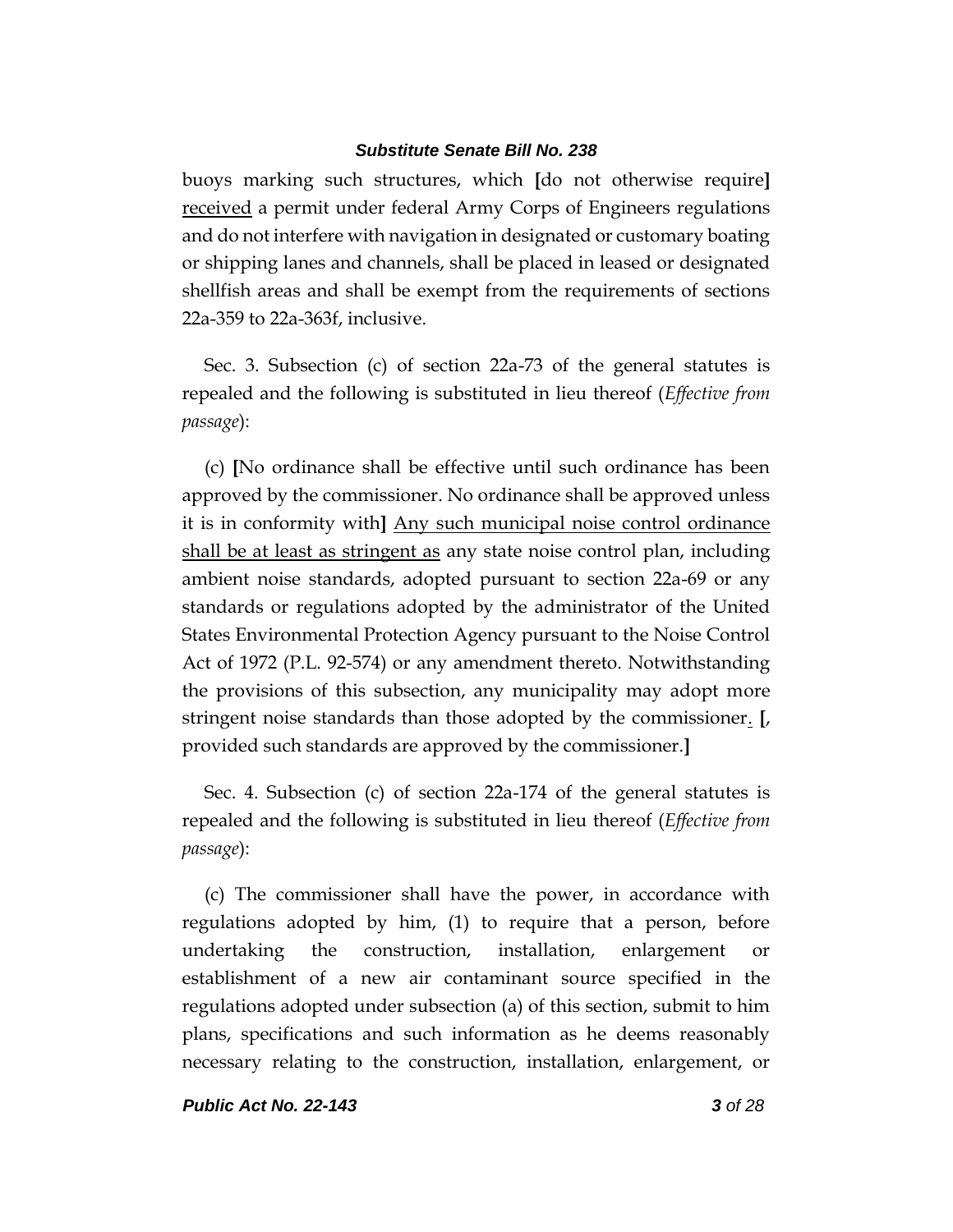establishment of such new air contaminant source; (2) to issue a permit approving such plans and specifications and permitting the construction, installation, enlargement or establishment of the new air contaminant source in accordance with such plans, or to issue an order requiring that such plans and specifications be modified as a condition to his approving them and issuing a permit allowing such construction, installation, enlargement or establishment in accordance therewith, or to issue an order rejecting such plans and specifications and prohibiting construction, installation, enlargement or establishment of a new air contaminant source in accordance with the plans and specifications submitted; (3) to require periodic inspection and maintenance of combustion equipment and other sources of air pollution; (4) to require any person to maintain such records relating to air pollution or to the operation of facilities designed to abate air pollution as he deems necessary to carry out the provisions of this chapter and section 14-164c; (5) to require that a person in control of an air contaminant source specified in the regulations adopted under subsection (a), obtain a permit to operate such source if the source (A) is subject to any regulations adopted by the commissioner concerning high risk hazardous air pollutants, (B) burns waste oil, (C) is allowed by the commissioner, pursuant to regulations adopted under subsection (a), to exceed emission limits for sulfur compounds, (D) is issued an order pursuant to section 22a-178, or (E) violates any provision of this chapter, or any regulation, order or permit adopted or issued thereunder; (6) to require that a person in control of an air contaminant source who is not required to obtain a permit pursuant to this subsection register with him and provide such information as he deems necessary to maintain his inventory of air pollution sources and the commissioner may require renewal of such registration at intervals he deems necessary to maintain such inventory; (7) to require a permit for any source regulated under the federal Clean Air Act Amendments of 1990, P.L. 101-549; (8) to refuse to issue a permit if the Environmental Protection Agency objects to its issuance in a timely manner under Title V of the federal Clean Air

*Public Act No. 22-143 4 of 28*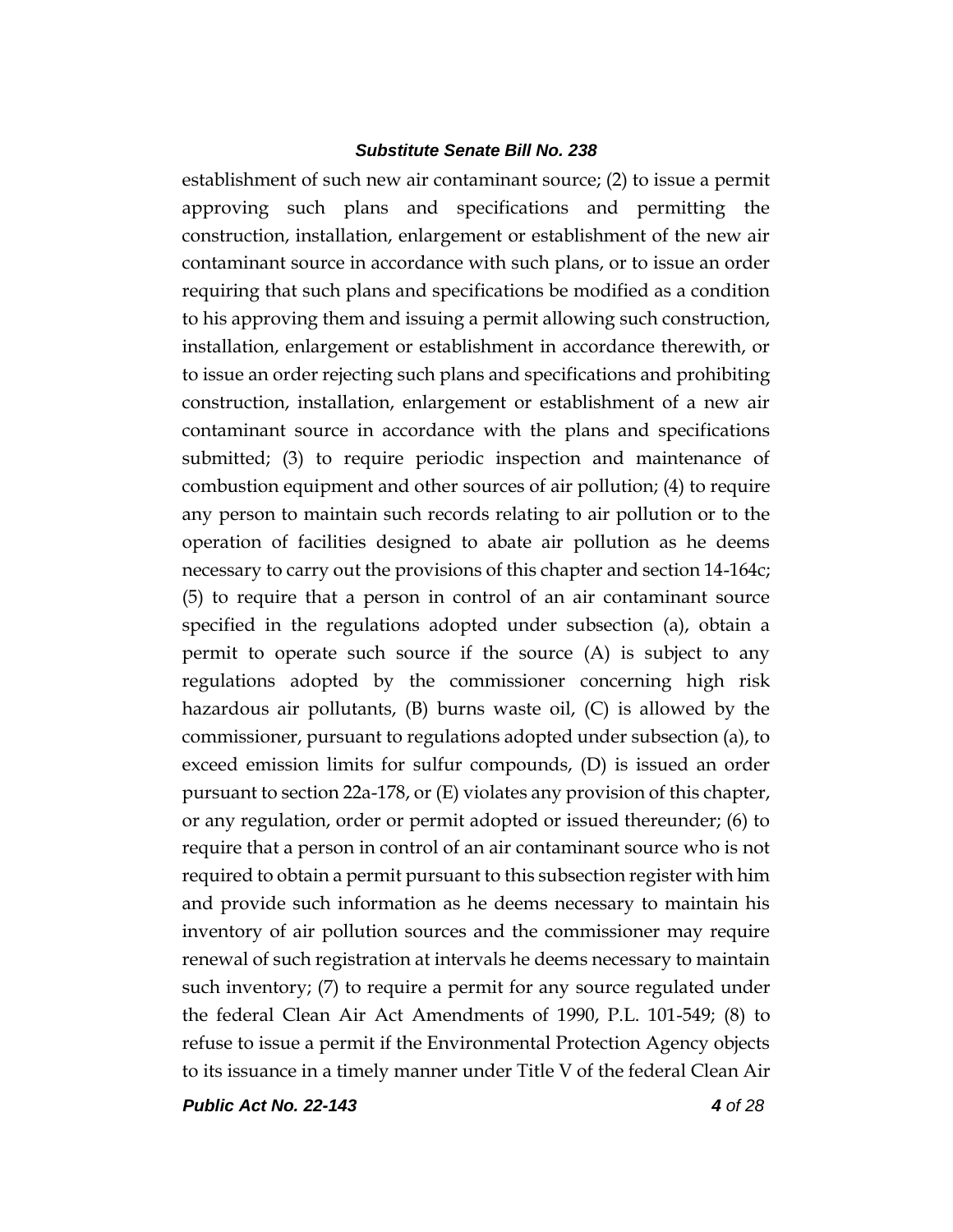Act Amendments of 1990; and (9) notwithstanding any regulation adopted under this chapter, to require that any source permitted under Title V of the federal Clean Air Act Amendments of 1990 shall comply with all applicable standards set forth in the Code of Federal Regulations, Title 40, Parts 51, 52, 59, 60, 61, 62, 63, 68, 70, 72 to 78, inclusive, and 82, as amended from time to time.

Sec. 5. Subsection (d) of section 23-37 of the general statutes is repealed and the following is substituted in lieu thereof (*Effective from passage*):

(d) If the state forest fire warden determines that additional state forest fire control personnel are required to assist in extinguishing a forest fire in this state or in another state that is a member of a compact authorized to provide reciprocal aid, the state forest fire warden may temporarily supplement state forest fire control personnel with temporary emergency workers who meet the training and qualification requirements of the National Incident Management System: Wildland Fire Qualification System Guide published by the National Wildfire Coordinating Group, as amended from time to time. The Department of Administrative Services shall assist the state fire warden in developing appropriate classifications for such temporary emergency workers.

Sec. 6. Section 23-53 of the general statutes is repealed and the following is substituted in lieu thereof (*Effective from passage*):

The Governor on behalf of this state is authorized to enter into a compact, substantially in the following form, with any one or more of the states of Maine, Massachusetts, New Hampshire, New York, Rhode Island and Vermont and with such other states of the United States or provinces of the Dominion of Canada as may legally join therein:

#### NORTHEASTERN INTERSTATE FOREST FIRE

#### PROTECTION COMPACT

#### *Public Act No. 22-143 5 of 28*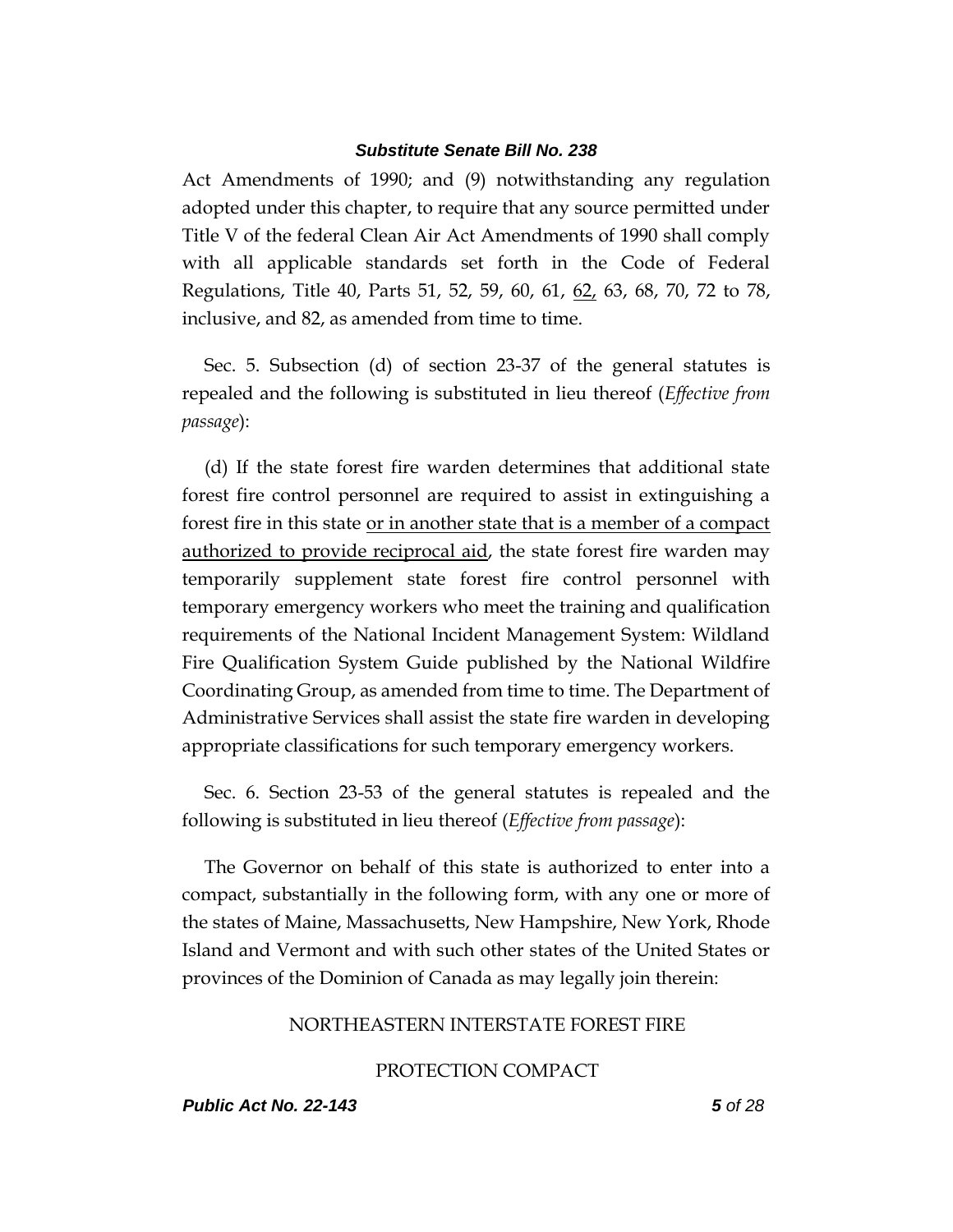# *Substitute Senate Bill No. 238* ARTICLE I

The purpose of this compact is to promote effective prevention and control of forest fires in the northeastern region of the United States and adjacent areas in Canada by the development of integrated forest fire plans, by the maintenance of adequate forest fire fighting services by the member states, by providing for mutual aid in fighting forest fires among the states of the region and for procedures that will facilitate such aid, and by the establishment of a central agency to coordinate the services of member states and perform such common services as member states may deem desirable.

## ARTICLE II

This agreement shall become operative immediately as to those states ratifying it whenever any two or more of the states of Maine, New Hampshire, Vermont, Rhode Island, Connecticut, New York and the Commonwealth of Massachusetts have ratified it and the Congress has given its consent. Any state not mentioned in this article which is contiguous with any member state may become a party to this compact. Subject to the consent of the Congress of the United States, any province of the Dominion of Canada which is contiguous with any member state may become a party to this compact by taking such action as its laws and the laws of the Dominion of Canada may prescribe for ratification. In this event, the term "state" in this compact shall include within its meaning the term "province" and the procedures prescribed shall be applied in the instance of such provinces, in accordance with the forms and practices of the Canadian government.

#### ARTICLE III

Each state joining herein shall appoint three representatives to a commission hereby designated as the Northeastern Forest Fire Protection Commission. One shall be the state forester or officer holding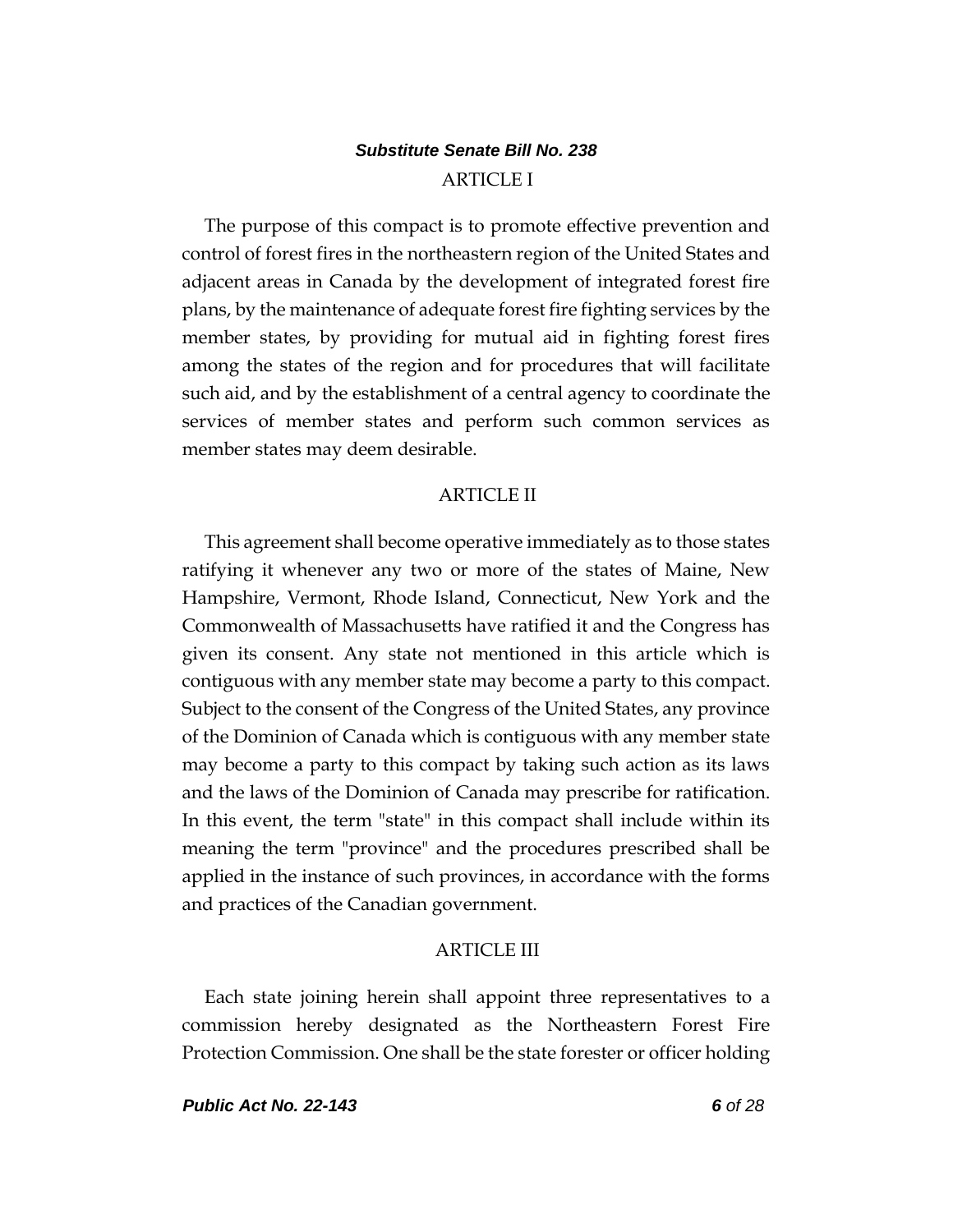an equivalent position in such state who is responsible for forest fire control. The second shall be a member of the legislature of such state designated by the commission or committee on interstate cooperation of such state, or if there be none, or if said commission on interstate cooperation cannot constitutionally designate the said member, such legislator shall be designated by the governor thereof; provided that if it is constitutionally impossible to appoint a legislator as a commissioner from such state, the second member shall be appointed by the governor of said state in his discretion. The third member shall be a person designated by the governor as the responsible representative of the governor. In the event that any province of the Dominion of Canada shall become a member of this commission, it shall designate three members who will approximate this pattern of representation to the extent possible under the law and practices of such province. This commission shall be a body corporate with the powers and duties set forth herein.

#### ARTICLE IV

It shall be the duty of the commission to make inquiry and ascertain from time to time such methods, practices, circumstances and conditions as may be disclosed for bringing about the prevention and control of forest fires in the area comprising the member states, to coordinate the forest fire plans and the work of the appropriate agencies of the member states and to facilitate the rendering of aid by the member states to each other in fighting forest fires.

The commission shall formulate and, in accordance with need, from time to time, revise a regional forest fire plan for the entire region covered by the compact which shall serve as a common forest fire plan for that area.

The commission shall, more than one month prior to any regular meeting of the legislature in any signatory state, present to the governor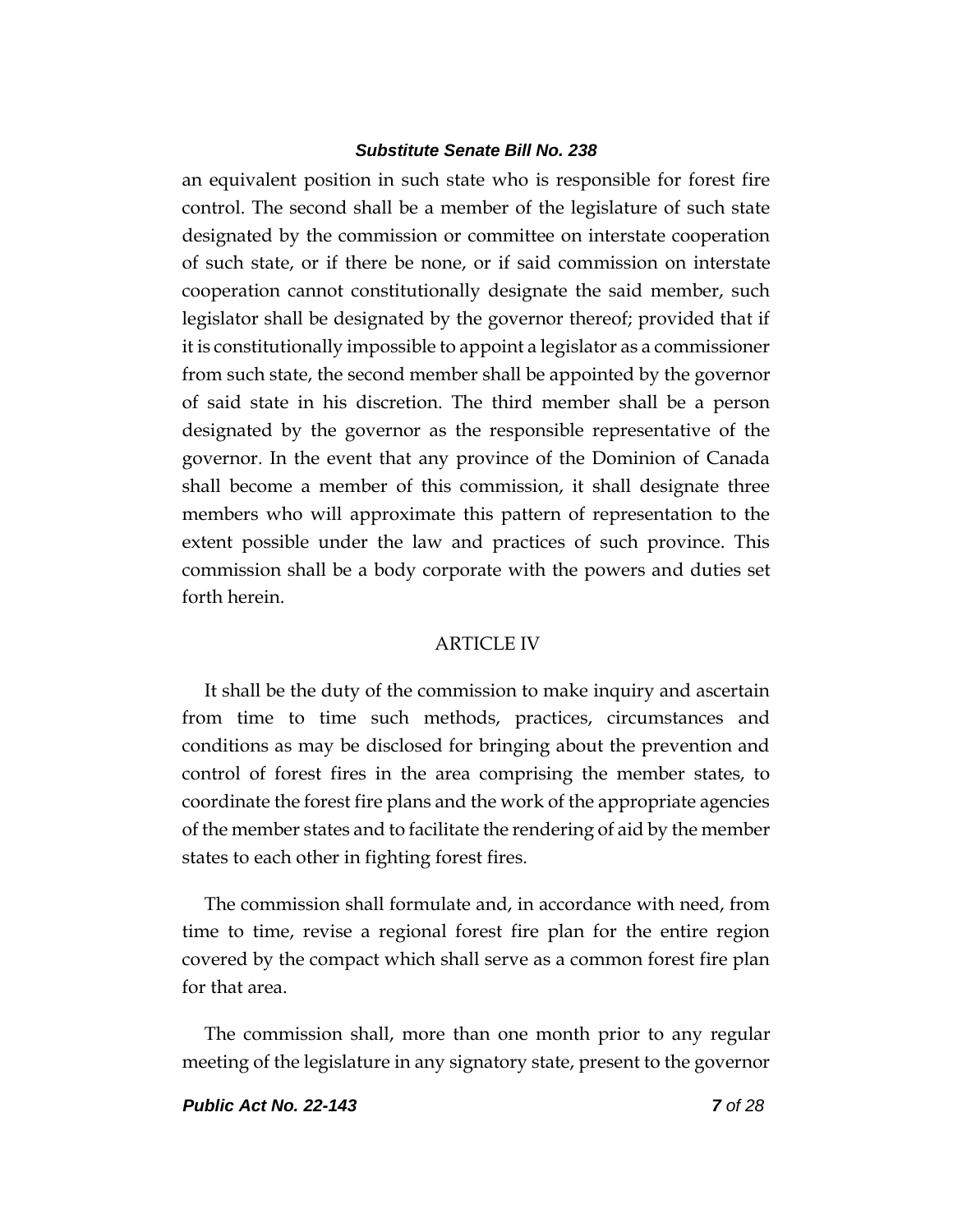and to the legislature of the state its recommendations relating to enactments to be made by the legislature of that state in furthering the interests and purposes of this compact.

The commission shall consult with and advise the appropriate administrative agencies of the states party hereto with regard to problems connected with the prevention and control of forest fires and recommend the adoption of such regulations as it deems advisable.

The commission shall have power to recommend to the signatory states any and all measures that will effectuate the prevention and control of forest fires.

### **ARTICLE V**

Any two or more member states may designate the Northeastern Forest Fire Protection Commission as a joint agency to maintain such common services as those states deem desirable for the prevention and control of forest fires. Except in those cases where all member states join in such designation for common services, the representatives of any group of such designating states in the Northeastern Forest Fire Protection Commission shall constitute a separate section of such commission for the performance of the common service or services so designated provided that, if any additional expense is involved, the state so acting shall appropriate the necessary funds for this purpose. The creation of such a section as a joint agency shall not affect the privileges, powers, responsibilities or duties of the states participating therein as embodied in the other articles of this compact.

## **ARTICLE VI**

The commission may request the United States Forest Service to act as the primary research and coordinating agency of the Northeastern Forest Fire Protection Commission, in cooperation with the appropriate agencies in each state and the United States Forest Service may accept

*Public Act No. 22-143 8 of 28*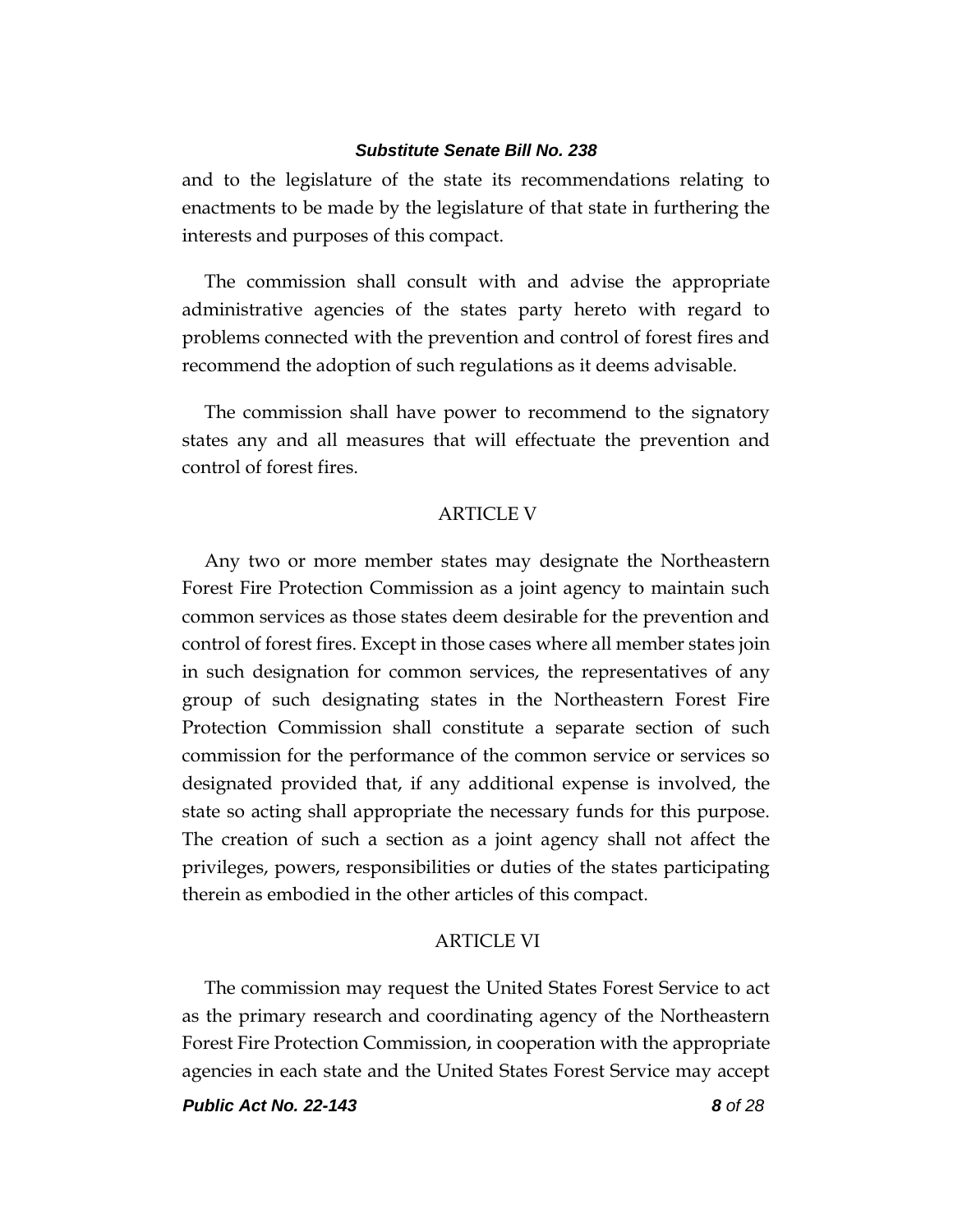the initial responsibility in preparing and presenting to the commission its recommendations with respect to the regional fire plan. Representatives of the United States Forest Service may attend meetings of the commission and of groups of member states.

## ARTICLE VII

The commission shall annually elect from its members a chairman and a vice-chairman. The commission shall appoint such officers or employees as may be required to carry the provisions of this compact into effect, shall fix and determine their duties, qualifications and compensation, and may at its pleasure, remove or discharge any such officer or employee. The commission shall adopt rules and regulations for the conduct of its business. It may establish and maintain one or more offices for the transaction of its business and may meet at any time or place but must meet at least once a year.

A majority of the members of the commission representing a majority of the signatory states shall constitute a quorum for the transaction of its general business, but no action of the commission imposing any obligation on any signatory state shall be binding unless a majority of the members from such signatory state shall have voted in favor thereof. For the purpose of conducting its general business, voting shall be by state units.

The representatives of any two or more member states, upon notice to the chairman as to the time and purpose of the meeting, may meet as a section for the discussion of problems common to those states.

Sections established by groups of member states shall have the same powers with respect to officers, employees and the maintenance of offices as are granted by this article to the commission. Sections may adopt such rules, regulations and procedures as may be necessary for the conduct of their business.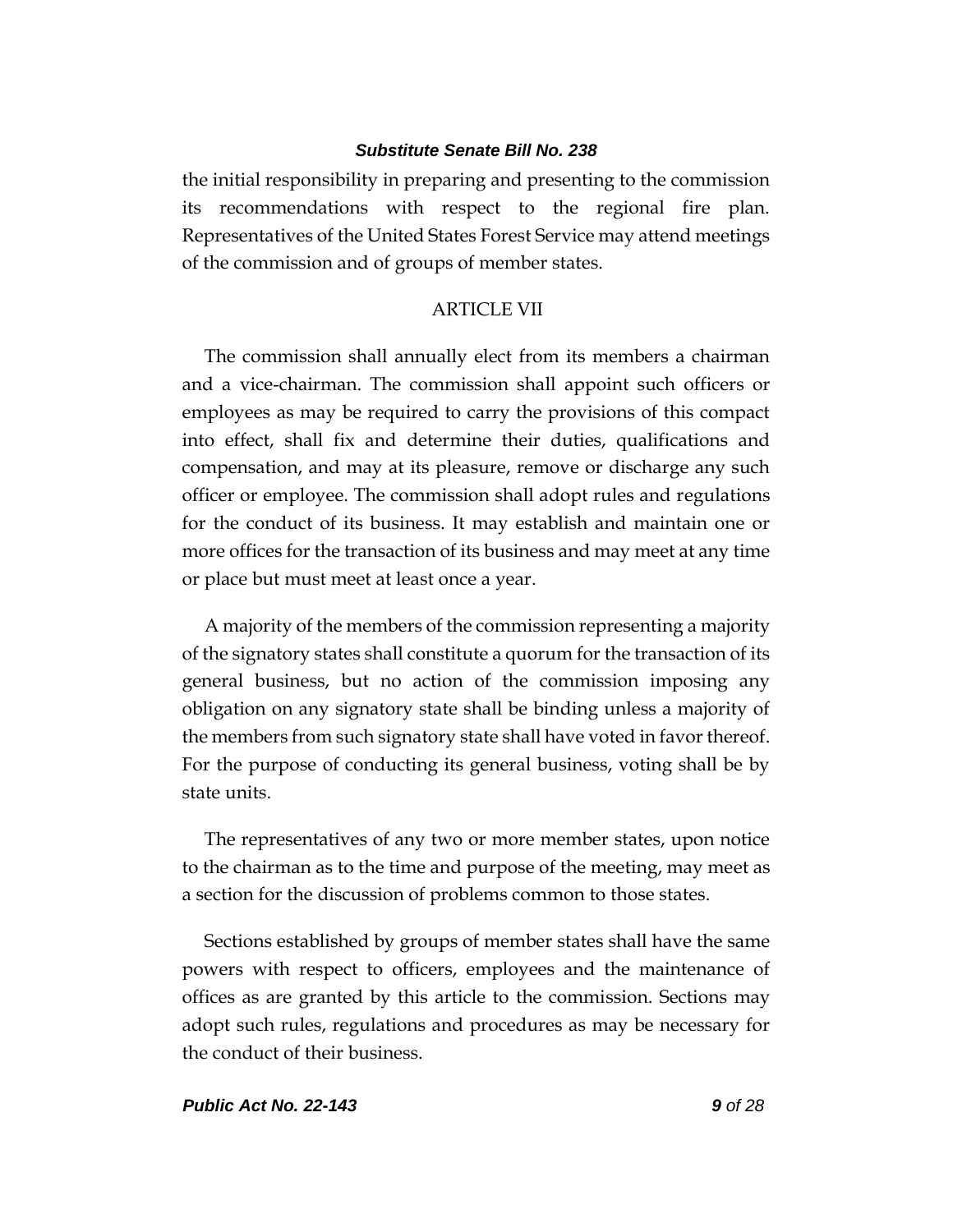# *Substitute Senate Bill No. 238* ARTICLE VIII

It shall be the duty of each member state to formulate and put in effect a forest fire plan for that state and to take such measures as may be recommended by the commission to integrate such forest fire plan with regional forest fire plan.

Whenever the state forest fire control agency of a member state requests aid from the state forest fire control agency of any other member state in combatting, controlling or preventing forest fires, it shall be the duty of the state forest fire control agency of that state to render all possible aid to the requesting agency which is consonant with the maintenance of protection at home.

Each signatory state agrees to render aid to the Forest Service or other agencies of the government of the United States in combatting, controlling or preventing forest fires in areas under their jurisdiction located within the member state or a contiguous member state.

# ARTICLE IX

Whenever the forces of any member state are rendering outside aid pursuant to the request of another member state under this compact, the employees of such state shall, under the direction of the officers of the state to which they are rendering aid, have the same powers (except the power of arrest), duties, rights, privileges and immunities as comparable employees of the state to which they are rendering aid.

No member state or its officers or employees rendering outside aid pursuant to this compact shall be liable on account of any act or omission on the part of such forces while so engaged, or on account of the maintenance or use of any equipment or supplies in connection therewith.

All liability that may arise either under the laws of the requesting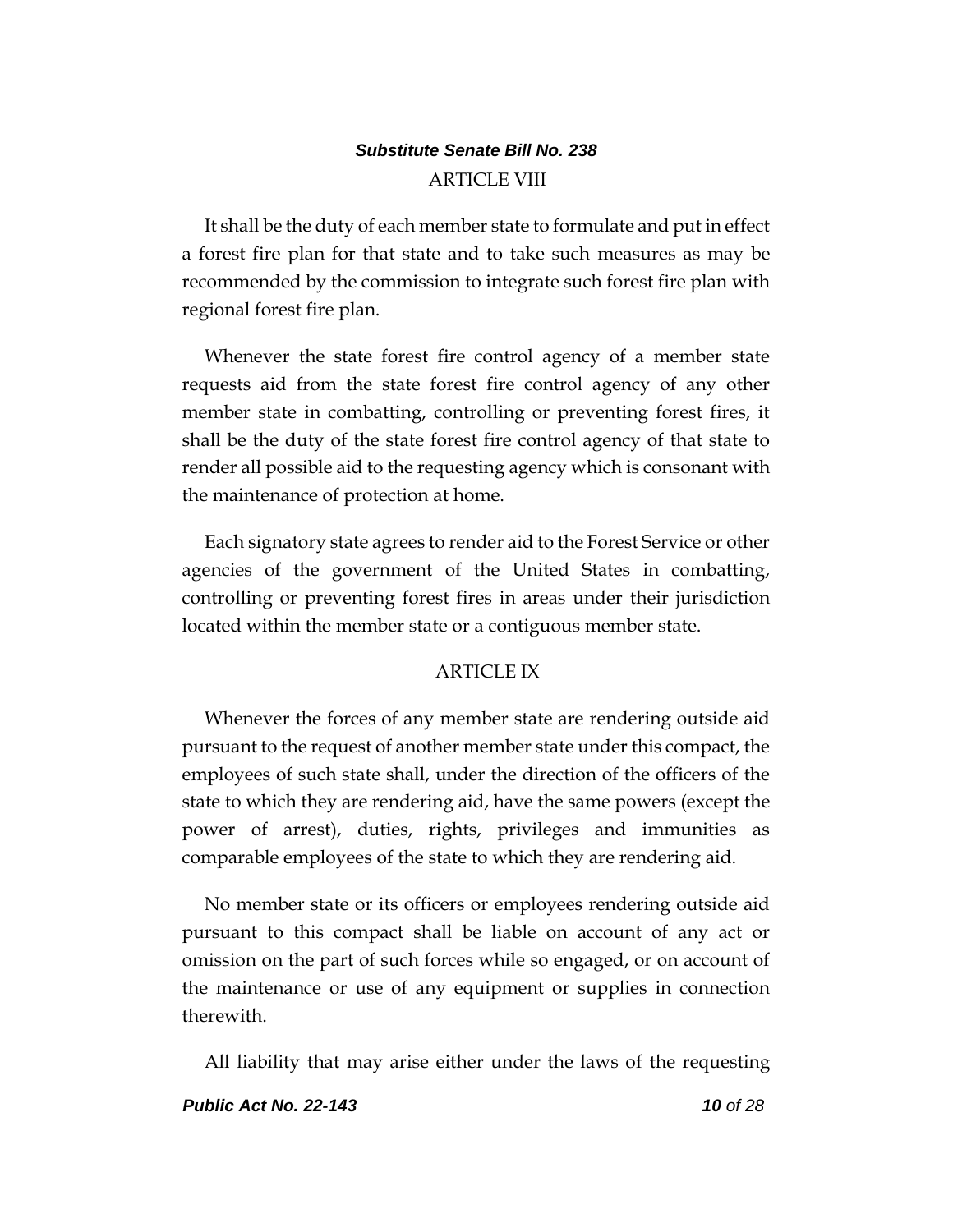state or under the laws of the aiding state or under the laws of a third state on account of or in connection with a request for aid, shall be assumed and borne by the requesting state.

Any member state rendering outside aid pursuant to this compact shall be reimbursed by the member state receiving such aid for any loss or damage to, or expense incurred in the operation of any equipment answering a request for aid, and for the cost of all materials, transportation, wages, salaries, and maintenance of employees and equipment incurred in connection with such request. Provided, that nothing herein contained shall prevent any assisting member state from assuming such loss, damage, expense or other cost or from loaning such equipment or from donating such services to the receiving member state without charge or cost.

Each member state shall provide for the payment of compensation and death benefits to injured employees and the representatives of deceased employees in case employees sustain injuries or are killed while rendering outside aid pursuant to this compact, in the same manner and on the same terms as if the injury or death were sustained within such state.

For the purposes of this compact the term employee shall include any volunteer or auxiliary legally included within the forest fire fighting forces of the aiding state under the laws thereof.

The commission shall formulate procedures for claims and reimbursement under the provisions of this article.

Aid by a member state to an area subject to federal jurisdiction beyond the borders of such state shall not be required under this compact unless substantially the same provisions of this article relative to powers, liabilities, losses and expenses in connection with such aid are embodied in federal laws.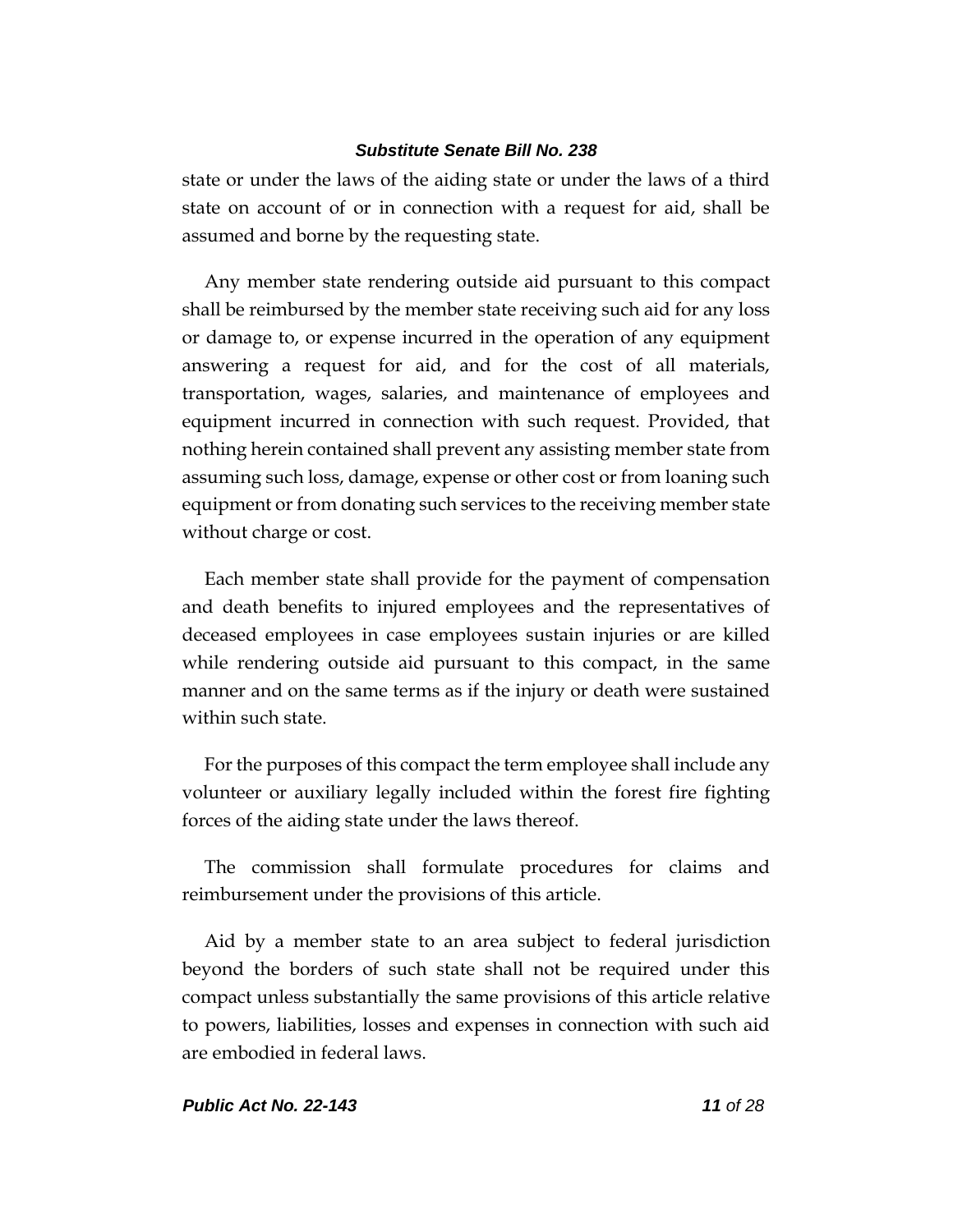The provisions of this article that relate to mutual aid in combating, controlling or preventing forest fires shall be applicable to the provision of such aid by any state that is party to this compact and any other state that is party to a regional forest fire protection compact in another region, provided the legislature of such other state assents to the mutual aid provisions of this compact.

#### ARTICLE X

When appropriations for the support of this commission or for the support of common services maintained by the commission or a section thereof under the provisions of article V are necessary, the commission or a section thereof shall allocate the costs among the states affected with consideration of the amounts of forested land in those states that will receive protection from the service to be rendered and the extent of the forest fire problem involved in each state, and shall submit its recommendations accordingly to the legislatures of the affected states.

The commission shall submit to the governor of each state, at such time as he may request, a budget of its estimated expenditures for such period as may be required by the laws of such state for presentation to the legislature thereof.

The commission shall keep accurate books of account, showing in full its receipts and disbursements, and said books of account shall be open at any reasonable time to the inspection of such representatives of the respective signatory states as may be duly constituted for that purpose.

On or before the first day of December of each year, the commission shall submit to the respective governors of the signatory states a full and complete report of its activities for the preceding year.

## ARTICLE XI

The representatives from any member state may appoint and consult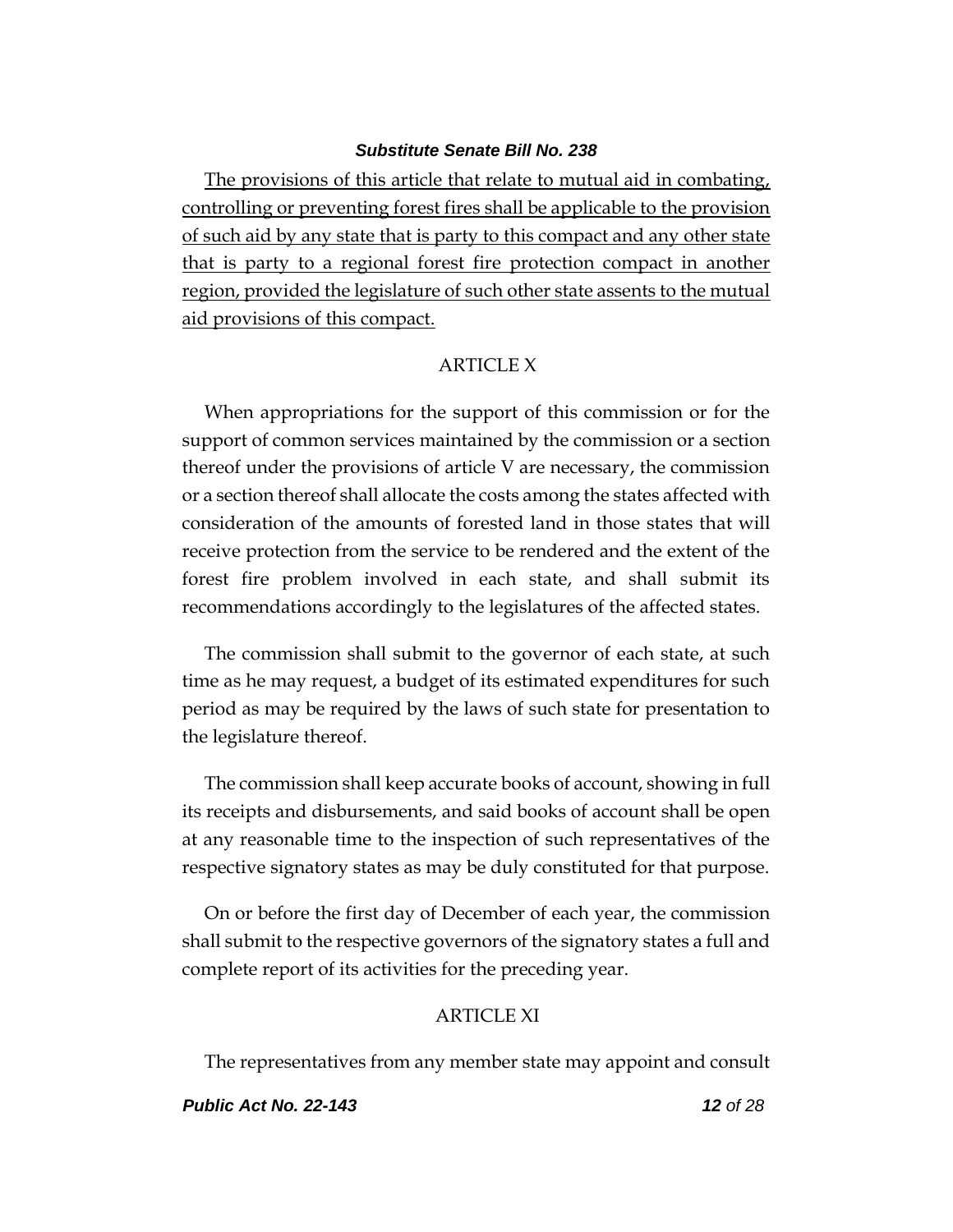with an advisory committee composed of persons interested in forest fire protection.

The commission may appoint and consult with an advisory committee of representatives of all affected groups, private and governmental.

#### ARTICLE XII

The commission may accept any and all donations, gifts and grants of money, equipment, supplies, materials and services from the federal or any local government, or any agency thereof and from any person, firm or corporation, for any of its purposes and functions under this compact, and may receive and utilize the same subject to the terms, conditions and regulations governing such donations, gifts and grants.

## ARTICLE XIII

Nothing in this compact shall be construed to authorize or permit any member state to curtail or diminish its forest fire fighting forces, equipment, services or facilities, and it shall be the duty and responsibility of each member state to maintain adequate forest fire fighting forces and equipment to meet normal demands for forest fire protection within its borders.

Nothing in this compact shall be construed to limit or restrict the powers of any state ratifying the same to provide for the prevention, control and extinguishment of forest fires, or to prohibit the enactment or enforcement of state laws, rules or regulations intended to aid in such prevention, control and extinguishment in such state.

Nothing in this compact shall be construed to affect any existing or future cooperative relationship or arrangement between the United States Forest Service and a member state or states.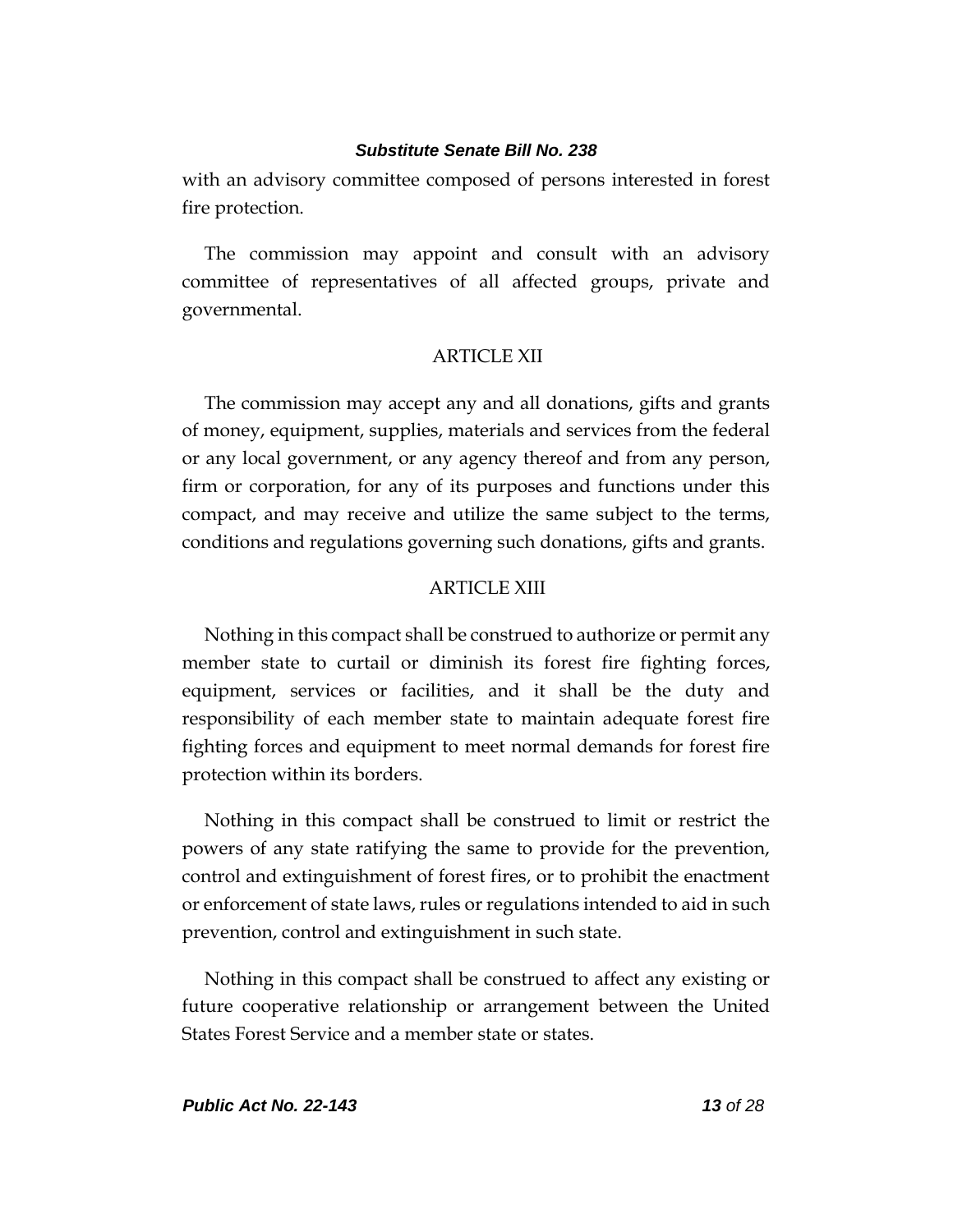# *Substitute Senate Bill No. 238* ARTICLE XIV

This compact shall continue in force and remain binding on each state ratifying it until the legislature or the governor of such state takes action to withdraw therefrom. Such action shall not be effective until six months after notice thereof has been sent by the chief executive of the state desiring to withdraw to the chief executives of all states then parties to the compact.

Sec. 7. Section 23-65g of the general statutes is repealed and the following is substituted in lieu thereof (*Effective October 1, 2022*):

(a) There is established a Forest Practices Advisory Board consisting of the State Forester or **[**his**]** the State Forester's designee, and nine public members **[**, six of whom shall be appointed one each by the president pro tempore of the Senate, the majority leader of the Senate, the minority leader of the Senate, the speaker of the House of Representatives, the majority leader of the House of Representatives, the minority leader of the House of Representatives and three of whom shall be appointed by the Governor. The members appointed shall include a professional forester in private practice, a representative of the forest products industry, an officer of an environmental organization headquartered within the state which is concerned primarily with forests, a professor of forestry or natural resources from a college or university within the state, an owner of not less than ten nor more than two hundred fifty acres of forest land, a representative of an environmental organization not primarily concerned with forests and a member of an inland wetlands agency**]** appointed as follows: (1) Three by the Governor, one of whom shall be an officer of an environmental organization headquartered in the state that is concerned primarily with forests, one of whom shall be a representative of an environmental organization not primarily concerned with forests, and one of whom shall be a member of an inland wetlands agency; (2) one appointed by the speaker of the House of Representatives, who shall be an owner of

*Public Act No. 22-143 14 of 28*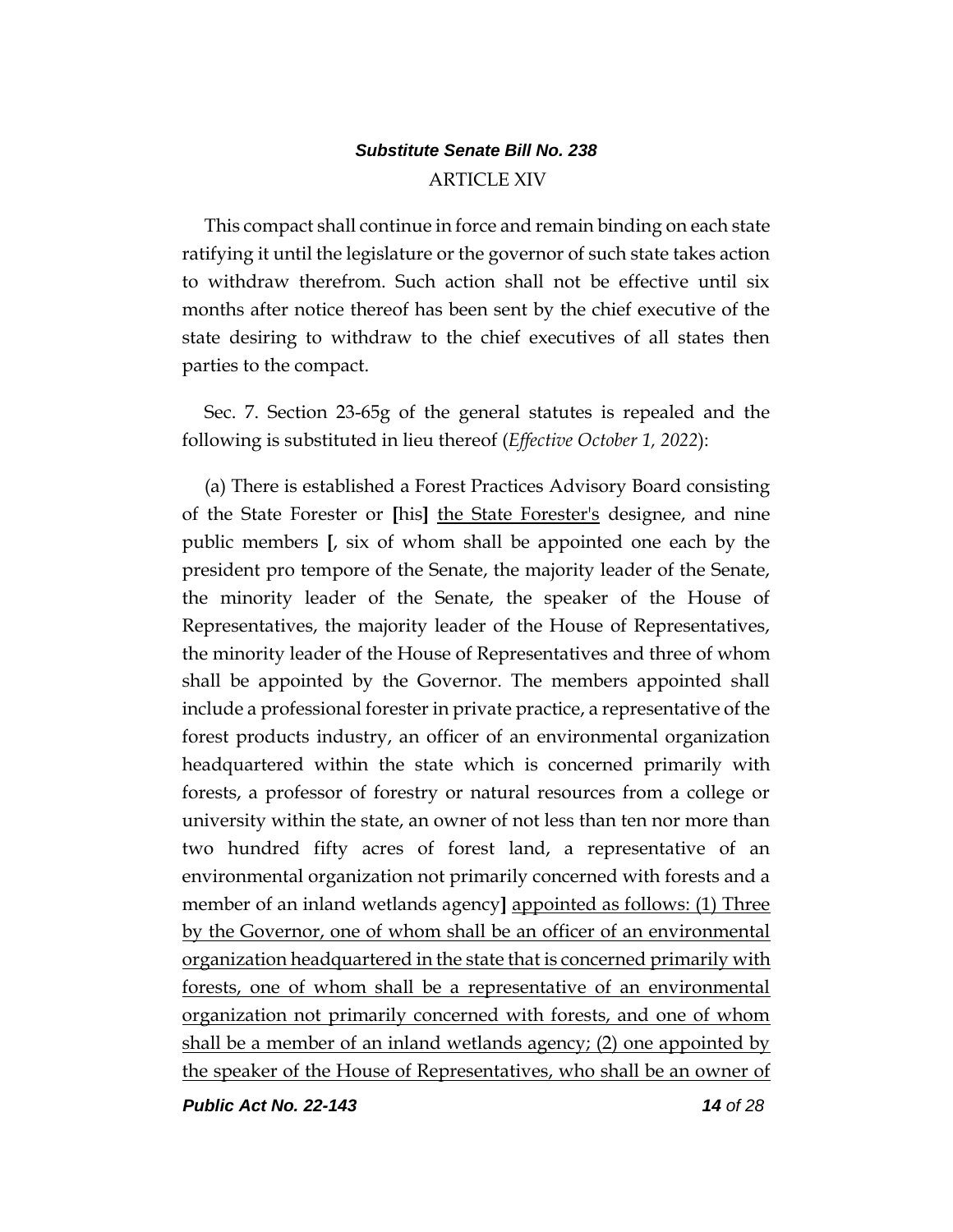not less than ten but not more than two hundred fifty acres of forest land; (3) one appointed by president pro tempore of the Senate, who shall be a professional forester in private practice; (4) one appointed by the majority leader of the House of Representatives, who shall be a representative of the forest products industry; (5) one appointed by the majority leader of the Senate, who shall be a professor of forestry or natural resources from a college or university in the state; (6) one appointed by the minority leader of the House of Representatives, who shall be a member of the public; and (7) one appointed by the minority leader of the Senate, who shall be a member of the public.

(b) **[**The appointed members of the initial board shall be appointed so that the terms of two members shall expire on December 31, 1993, the terms of two members shall expire on December 31, 1994, the terms of two members shall expire on December 31, 1995, and the term of one member shall expire on December 31, 1996.Thereafter, each**]** Each member shall be appointed for a term of four years. Vacancies on the board shall be filled **[**in the same manner as the original appointments**]** by the appointing authority, as provided in subsection (a) of this section. Each member of the board shall serve until **[**his**]** such member's successor is appointed, provided the term of any member serving as of October 1, 2022, shall expire on October 1, 2022.

(c) The State Forester or **[**his**]** the State Forester's designee shall serve as chairman of the board. The board shall meet **[**at least**]** not less than three times, annually, at such time and place as shall be designated by the chairman, or upon the written request of a majority of the members of the board. A majority of the members shall constitute a quorum for the transaction of business. The principal office of the board shall be the State Forester's office.

(d) Members of the board shall be entitled to reimbursement for travel expenses incurred in the performance of their duties.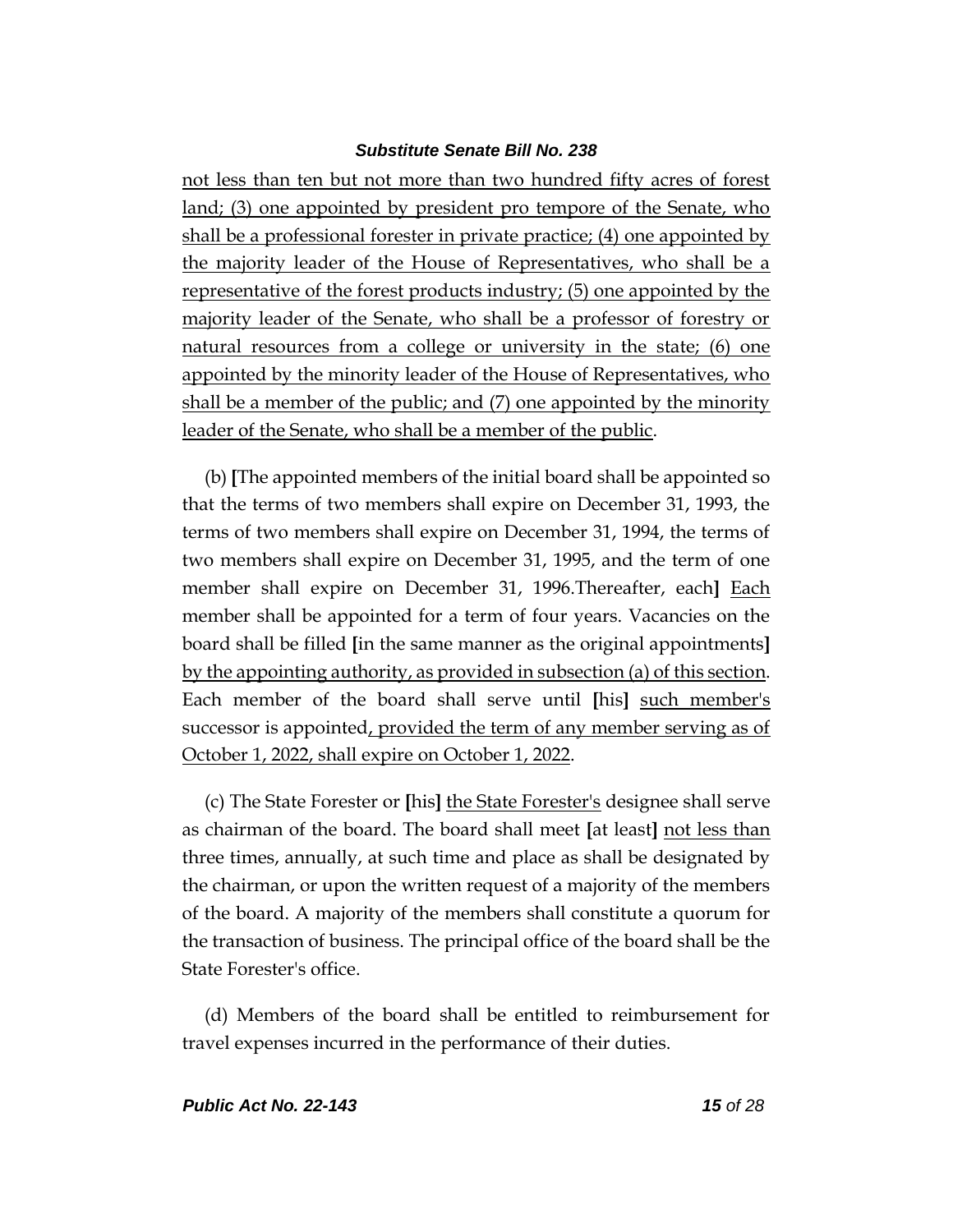(e) The Forest Practices Advisory Board shall have the following powers and duties:

(1) To periodically review applicable regulations concerning forest practices or the certification of forest practitioners and to issue recommendations to the Commissioner of Energy and Environmental Protection for changes to such regulations;

(2) To periodically review the programs and policies of the department regarding forests, forest health and forest practices and to issue recommendations to the commissioner for changes to such programs and policies; and

(3) To provide advice and guidance to the commissioner regarding the certification of technically proficient forest practitioners and the revocation or suspension of such certification.

Sec. 8. Subsection (c) of section 23-65h of the general statutes is repealed and the following is substituted in lieu thereof (*Effective October 1, 2022*):

(c) An application for the certification as a forest practitioner shall be made to the Commissioner of Energy and Environmental Protection and shall contain such information regarding the applicant's qualifications and proposed operations and other relevant matters as the commissioner deems necessary.

(1) The commissioner shall require the applicant for forester certification to demonstrate, upon examination, that **[**he**]** the applicant possesses adequate knowledge concerning the proper application of forest management techniques, the ecological and environmental consequences of harvesting activity and mitigating measures to be employed to minimize possible adverse impacts on environmental conditions within the harvest area.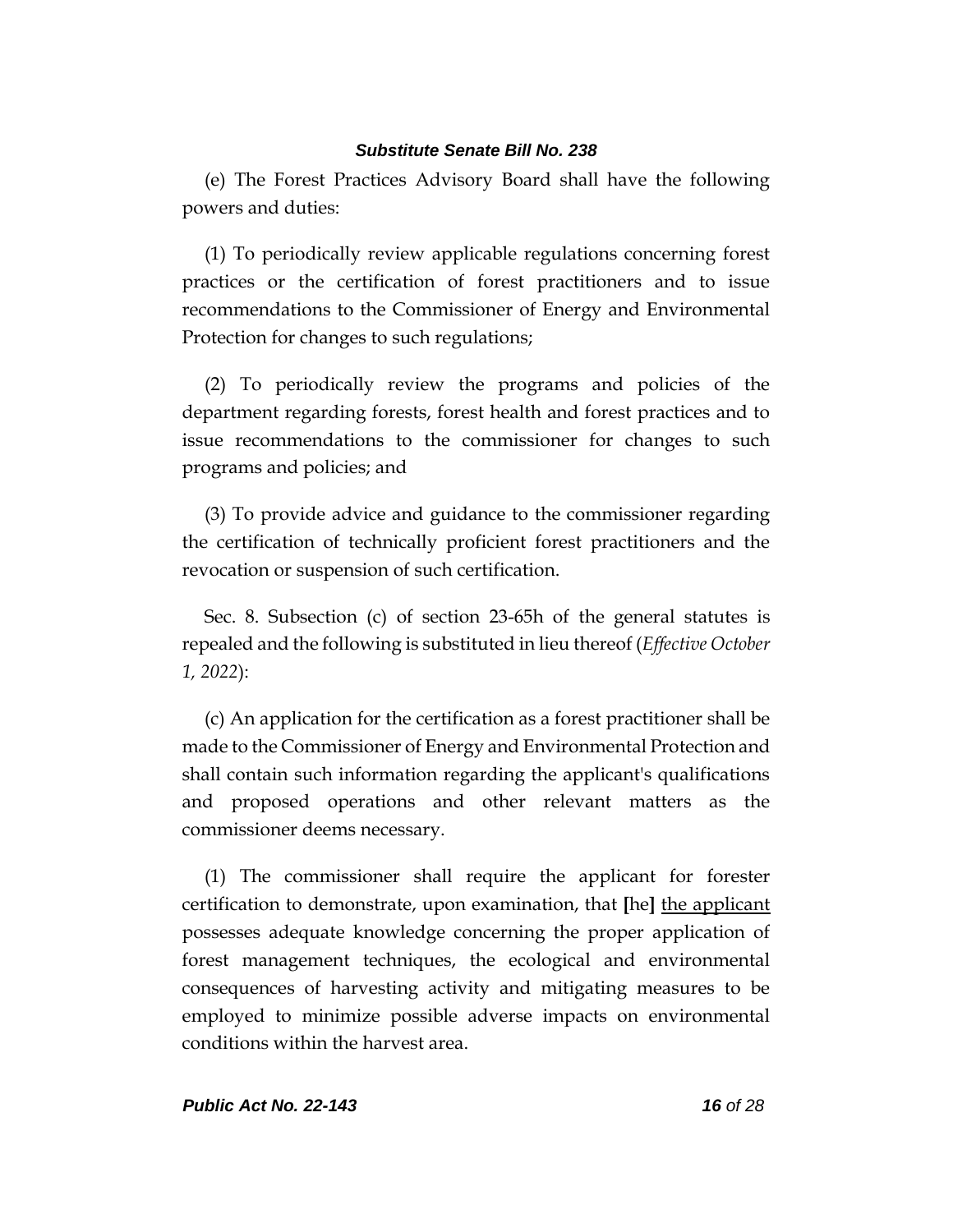(2) The commissioner shall require the applicant for supervising forest products harvester certification to demonstrate, upon examination, that **[**he**]** the applicant possesses adequate knowledge concerning techniques and procedures normally employed in the conduct and supervision of a harvest operation, the safe and environmentally responsible operation of harvesting equipment, and mitigating measures to be employed to minimize possible adverse impacts of harvesting activity on environmental conditions within the harvest area.

(3) The commissioner shall require the applicant for forest products harvester certification to demonstrate, upon examination, that **[**he**]** the applicant possesses adequate knowledge concerning techniques and procedures normally employed in the conduct of a harvest operation and the safe and environmentally responsible operation of harvesting equipment, except that an applicant who demonstrates to the satisfaction of the commissioner that **[**he**]** the applicant has engaged in commercial forest practices at least once per year for the ten years immediately preceding October 1, 1991, shall be exempt from such examination requirement.

(4) If the commissioner finds that the applicant is competent with respect to the required qualifications, including those provided in section 23-65o, **[**he**]** the commissioner shall certify the applicant to perform such forest practices as appropriate to the requested certification. The certification shall be valid for a period not to exceed five years and may be renewed by the commissioner with or without further examination. The commissioner may establish regulations for forest practitioner certification so that one-fifth of the certificates expire each year. The commissioner may certify a forest practitioner for less than five years and prorate the registration fee accordingly to implement the regulations established pursuant to this subsection. The commissioner may grant a sixty-day extension for any forest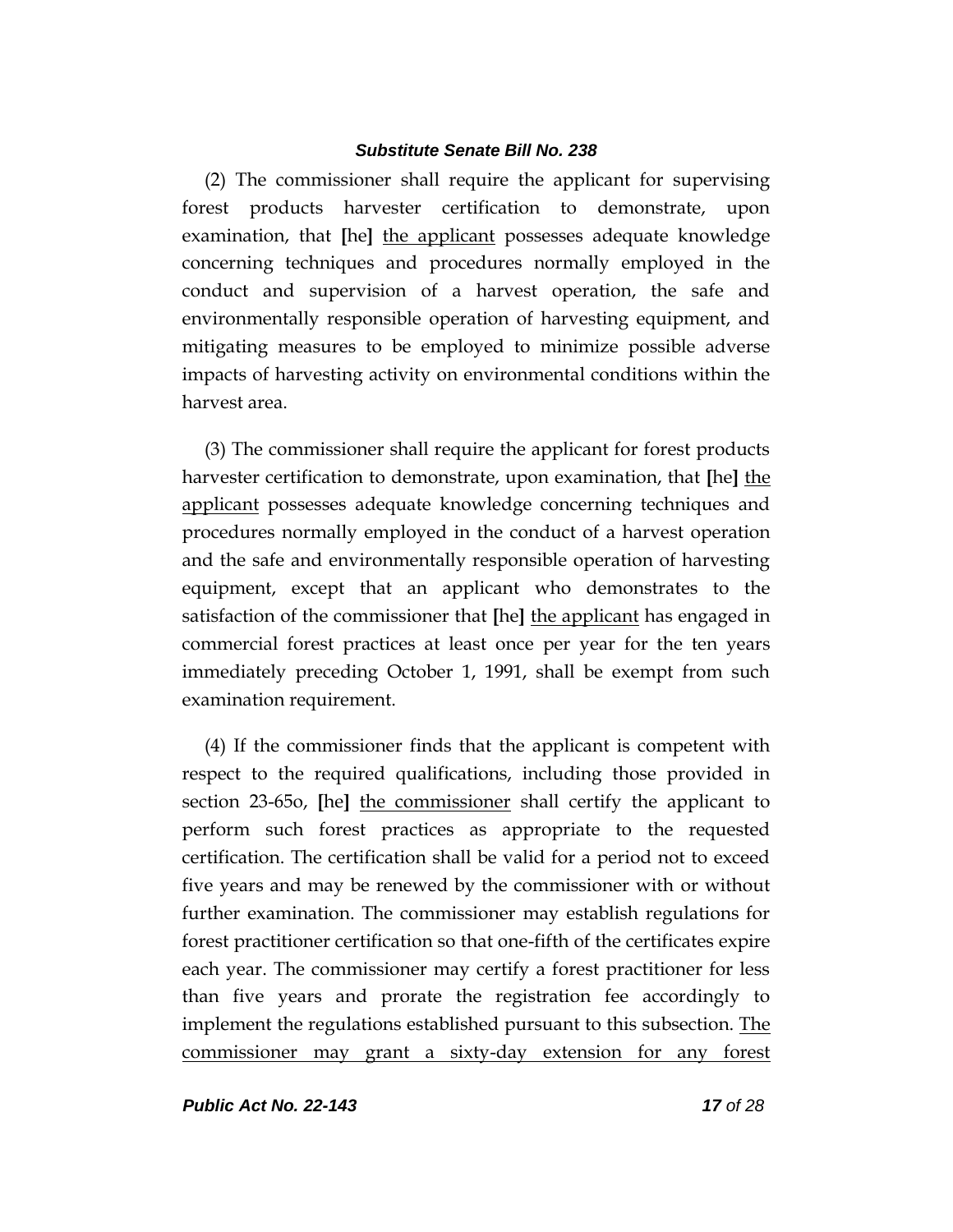practitioner who failed to submit a complete application for renewal prior to the expiration date of such forest practitioner's certification. Such forest practitioner shall submit a complete application for renewal not later than the end date of such sixty-day extension period. Any such renewed certification issued by the commissioner following such a sixty-day extension period shall not require reexamination by such forest practitioner prior to such issuance but shall require the submission of an additional fee, as determined by the commissioner.

(5) If the commissioner finds that the applicant is not competent with respect to the requirements for the requested certification, the commissioner shall refuse to issue the applicant a certificate. The commissioner shall inform the applicant of the refusal in writing, giving the reasons for such refusal. Any person aggrieved by such refusal may, within thirty days from date of issuance of such denial, request a hearing before the commissioner, which hearing shall be conducted in accordance with chapter 54.

(6) The commissioner may certify without examination any person who is certified in another state under a law which provides substantially similar qualifications for certification **[**and which grants similar privileges of certification without examination to residents of this state certified under the provisions of this section**]** or through examination by the Society of American Foresters, or a similar organization, that provides substantially similar qualifications for certification provided such person can demonstrate knowledge of the forestry laws of this state to the commissioner's satisfaction.

(7) The commissioner may, by regulation, adopted in accordance with the provisions of chapter 54, prescribe fees for applicants to defray the cost of administering examinations and carrying out the provisions of this chapter. A state or municipal employee who engages in activities for which certification is required by this section solely as part of his employment shall be exempt from payment of a fee. Any certificate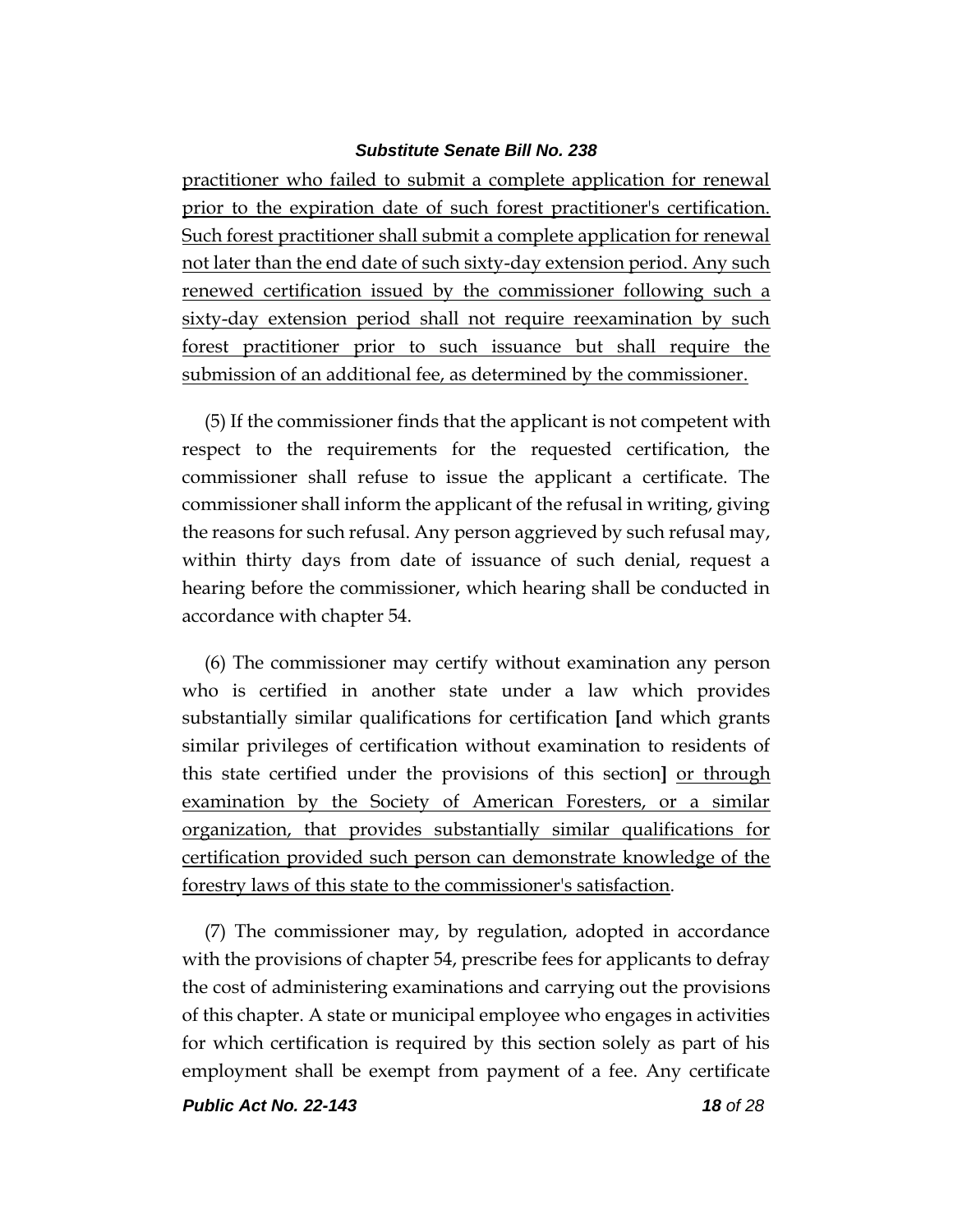issued to a state or municipal employee for which a fee has not been paid shall be void upon termination of such government employment.

(8) The commissioner may require the display of a decal or other evidence, indicating that a commercial forest practitioner has met the requirements of sections 23-65f to 23-65o, inclusive, in a prominent place on any licensed motor vehicle used in the practitioner's operations. A fee may be charged to the certified practitioner to cover the cost of the decal or other evidence.

(9) The commissioner shall require all forest practitioners certified under sections 23-65f to 23-65o, inclusive, to participate **[**biennially**]** in a relevant program of professional education to improve or maintain professional forestry skills that is sponsored by the Department of Energy and Environmental Protection, the New England Society of American Foresters, The University of Connecticut, Yale University or the Connecticut cooperative extension system, or participation in another program approved by the department. Participation in such professional education shall occur during the recertification cycle and be in accordance with the prescribed schedule set forth in regulations adopted pursuant to sections 23-65f to 23-65o, inclusive.

Sec. 9. Section 23-65i of the general statutes is repealed and the following is substituted in lieu thereof (*Effective October 1, 2022*):

(a) Each certified forester, except any state employee who engages in activities regulated by sections 23-65f to 23-65o, inclusive, solely as part of his employment, shall submit an annual report to the Commissioner of Energy and Environmental Protection on or before June first of each year in a form prescribed by the commissioner. Such report shall include, but not be limited to, the following information:

(1) The number of forest management plans completed and acres covered by said plans;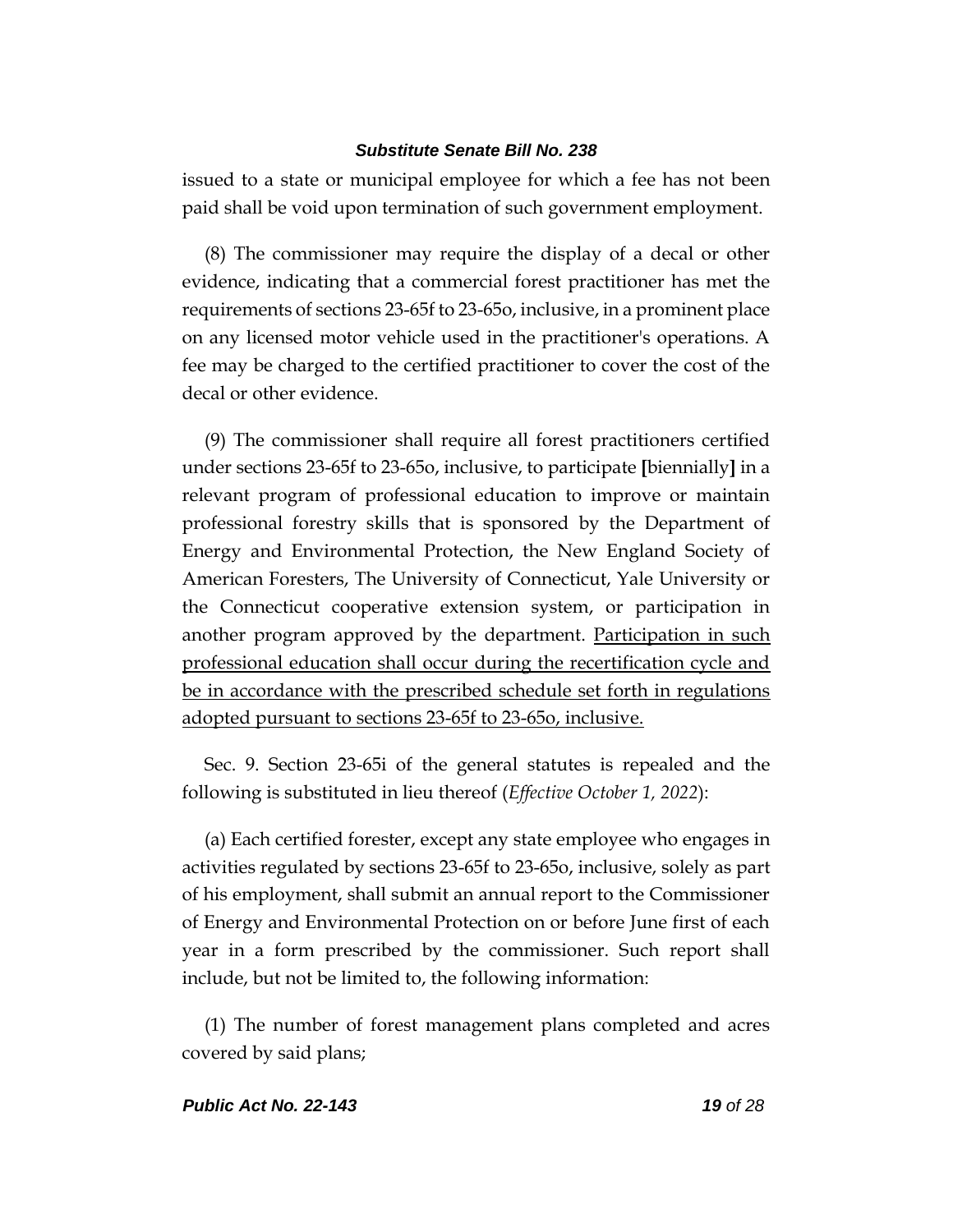(2) The number and type of timber stand improvements completed and acres so improved;

(3) The number of acres planted in reforestation, afforestation and in Christmas tree plantations;

(4) The number of commercial forest product sales, the total number of acres harvested in such sales, the type and total volumes of products generated by such sales and total annual expenditure for the purchase of such sales;

(5) **[**Evidence**]** Attestation of **[**biennial**]** participation in a relevant program of professional education to improve or maintain professional forestry skills that is sponsored by the Department of Energy and Environmental Protection, the New England Society of American Foresters, The University of Connecticut, Yale University or the Connecticut cooperative extension system, or participation in another program approved by the department, provided proof of such participation shall be furnished to the commissioner upon request and be in accordance with the prescribed schedule set forth in regulations adopted pursuant to sections 23-65f to 23-65o, inclusive; and

(6) Other information which the commissioner deems necessary.

(b) Each certified supervising forest products harvester shall be required to submit an annual report to the Commissioner of Energy and Environmental Protection on or before June first of each year in a form prescribed by the commissioner. Such report shall include, but not be limited to, the following information:

(1) The number of commercial forest product sales harvested, and the type and total volumes of products generated by such sales;

(2) **[**Evidence**]** Attestation of **[**biennial**]** participation in a relevant program of professional education to improve or maintain forest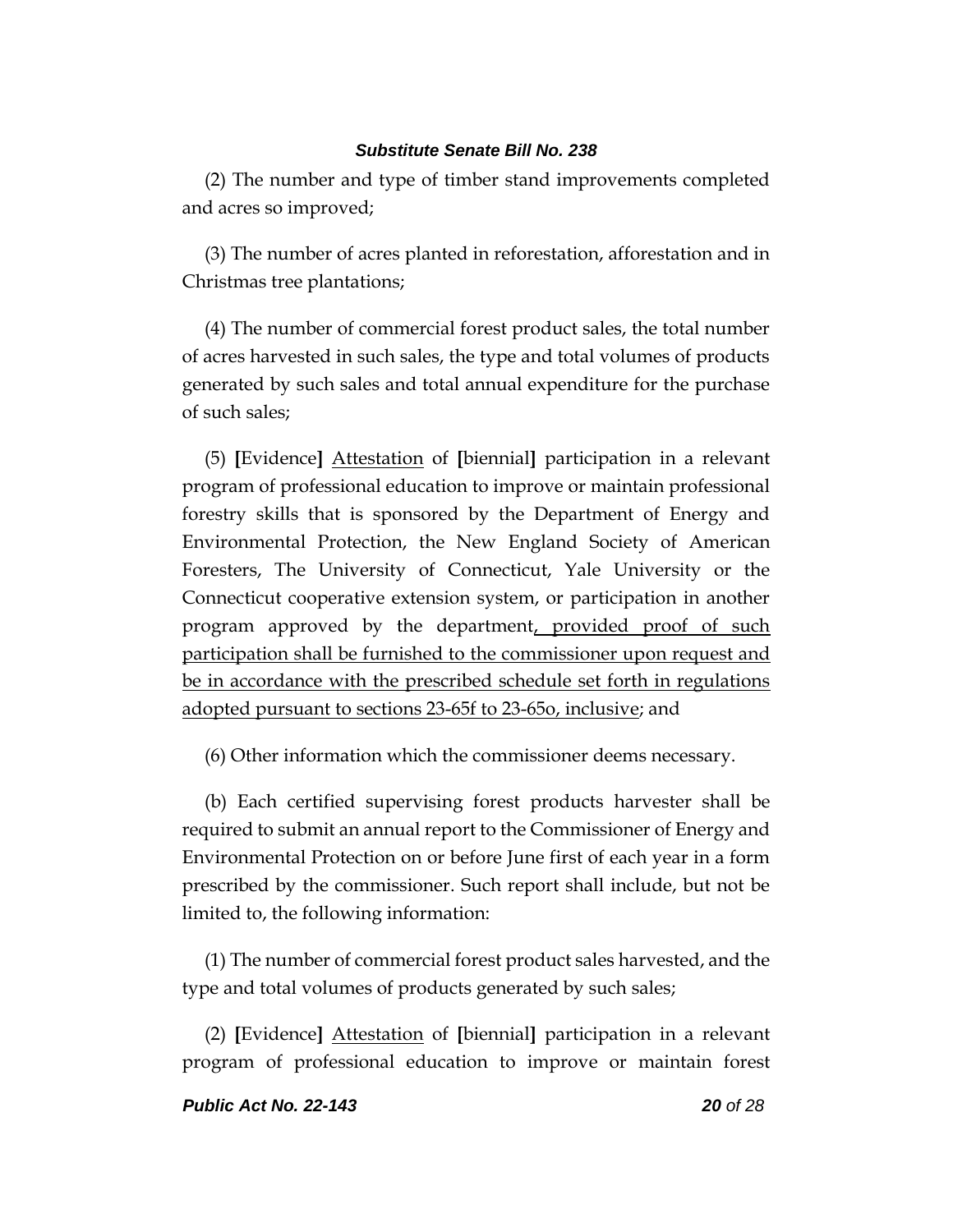products harvesting skills that is sponsored by the Department of Energy and Environmental Protection, the New England Society of American Foresters, the University of Connecticut, Yale University, the Connecticut cooperative extension system or is otherwise approved by the department, provided proof of such participation shall be furnished to the commissioner upon request and be in accordance with the prescribed schedule set forth in regulations adopted pursuant to sections 23-65f to 23-65o, inclusive; and

(3) Other information which the commissioner deems necessary.

(c) All certified forest products harvesters shall be required to submit to the Commissioner of Energy and Environmental Protection, on or before June first of each year, annual reports in a form prescribed by the commissioner. Such reports shall include, but not be limited to, the following information:

(1) **[**Evidence**]** Attestation of **[**biennial**]** participation in a relevant program of professional education to improve or maintain forest products harvesting skills that is sponsored by the Department of Energy and Environmental Protection, the New England Society of American Foresters, The University of Connecticut, Yale University, the Connecticut cooperative extension system or is otherwise approved by the department, provided proof of such participation shall be furnished to the commissioner upon request and be in accordance with the prescribed schedule set forth in regulations adopted pursuant to sections 23-65f to 23-65o, inclusive; and

(2) Other information the commissioner deems necessary.

Sec. 10. Subsection (f) of section 22a-54 of the general statutes is repealed and the following is substituted in lieu thereof (*Effective from passage*):

*Public Act No. 22-143 21 of 28* (f) (1) The commissioner may by regulation adopted in accordance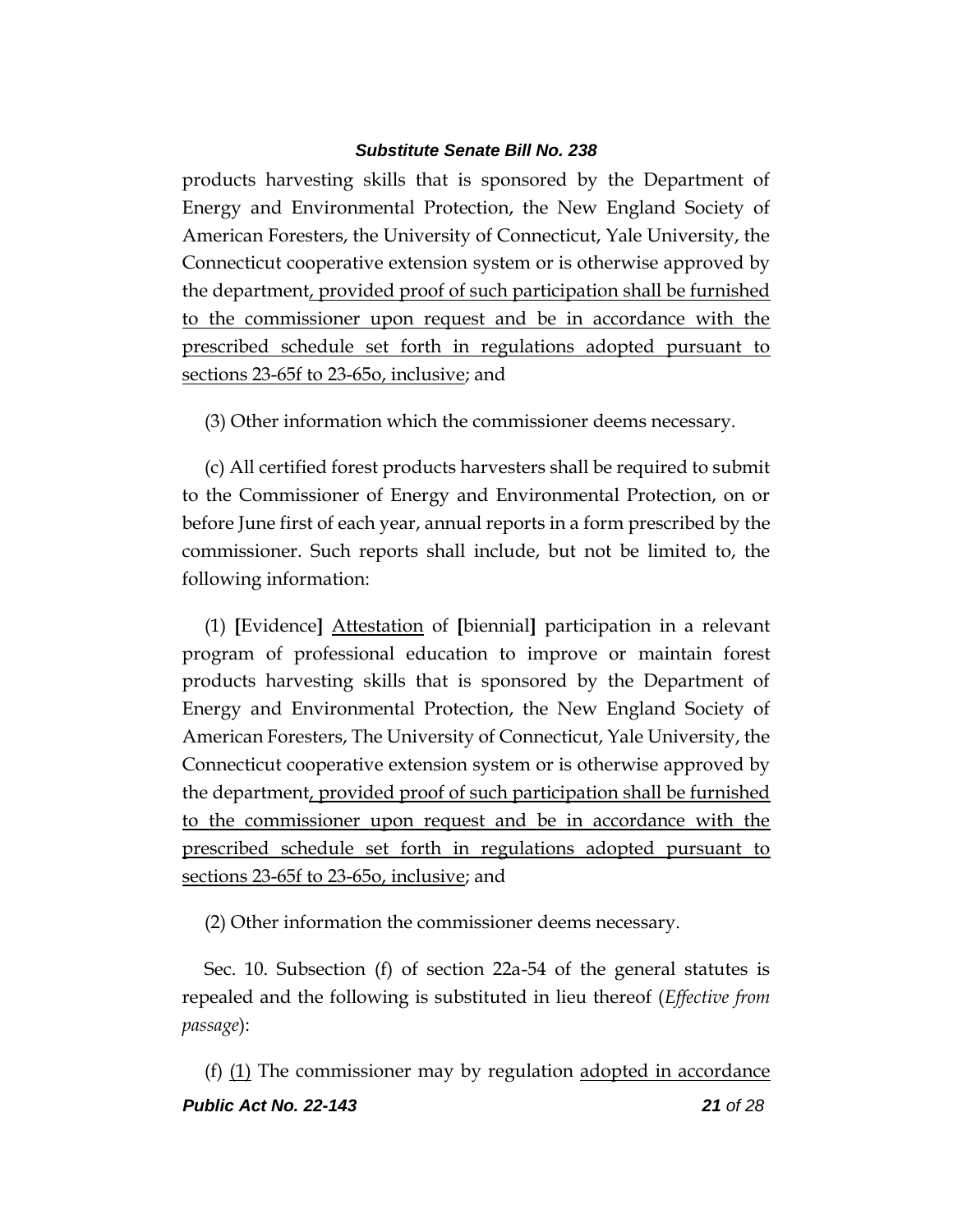with the provisions of chapter 54 prescribe fees for applicants to defray the cost of administering examinations and assisting in carrying out the purposes of section 22a-451, except the fees for certification and renewal of a certification shall be as follows:  $[(1)]$   $(A)$  For supervisory certification as a commercial applicator, two hundred eighty-five dollars; **[**(2)**]** (B) for operational certification as a commercial applicator, eighty dollars; **[**,**]** and **[**(3)**]** (C) for certification as a private applicator, one hundred dollars. A federal, state or municipal employee who applies pesticides solely as part of his employment shall be exempt from payment of a fee. Any certificate issued to a federal, state or municipal employee for which a fee has not been paid shall be void if the holder leaves government employment. The fees collected in accordance with this section shall be deposited in the General Fund.

(2) Not less than sixty days before the date of expiration of a certification, the commissioner shall provide notice of expiration and a renewal application to each holder of a certification. If a signed renewal application accompanied by the applicable renewal fee is not received by the commissioner on or before midnight of the expiration date, or if the expiration date is a Saturday, Sunday or a legal holiday, on or before midnight of the next business day, the certification shall automatically lapse. Failure of a holder of a certification to receive a notice of expiration and renewal application shall not prevent a lapse of a certification.

(3) The commissioner may renew any certification issued pursuant to this section for the holder of a certification that has lapsed less than one year, provided the holder of such certification submits to the commissioner a signed renewal application, payment of the applicable renewal fee and any late fee. Such late fee shall be calculated as follows: Beginning on the first day that such certification lapses, ten per cent of the applicable renewal fee plus one and one-quarter per cent per month, or part thereof, for a period not to exceed one year. Any holder of a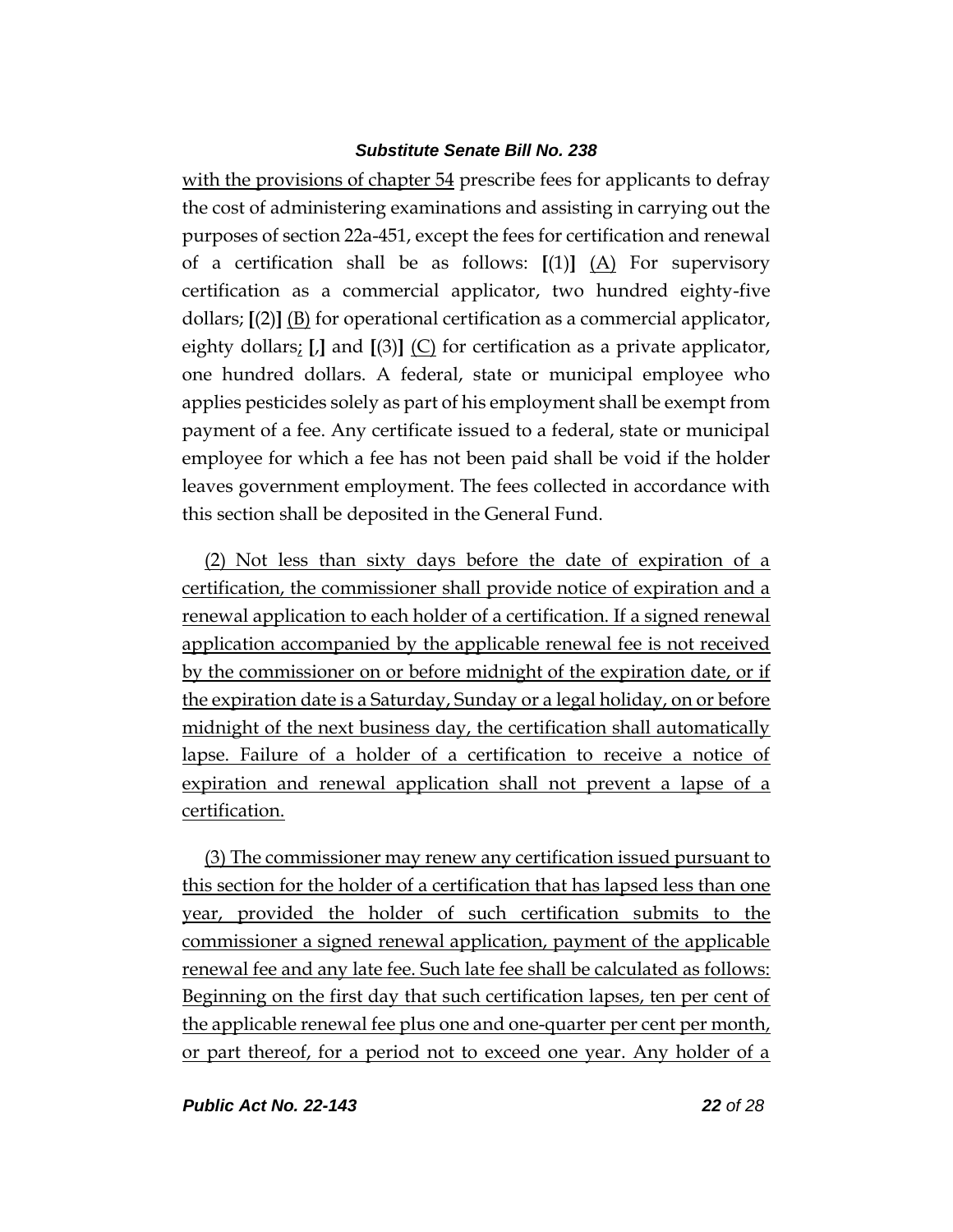certification that has lapsed one year or more shall be examined in accordance with the requirements of this section and any regulation adopted pursuant to the provisions of this section.

Sec. 11. Subsection (g) of section 22a-50 of the general statutes is repealed and the following is substituted in lieu thereof (*Effective January 1, 2023*):

(g) The registrant shall pay a fee of **[**nine hundred forty dollars**]** one hundred eighty-eight dollars per calendar year, or any portion thereof, for each pesticide registered and for each renewal of a registration. **[**A registration shall expire after five years.**]** The commissioner may register a pesticide for a period of one year or a period of five years. For such five-year registrations, the commissioner shall establish regulations to phase in pesticide registration so that one fifth of the pesticides registered expire each year. The commissioner may register a pesticide for less than five years and prorate the registration fee accordingly to implement the regulations established pursuant to this subsection. The fees collected in accordance with this section shall be deposited in the General Fund.

Sec. 12. Section 22a-152 of the 2022 supplement to the general statutes is repealed and the following is substituted in lieu thereof (*Effective October 1, 2022*):

The Governor, on behalf of this state, is authorized to enter into agreements with the **[**government of the United States**]** United States Nuclear Regulatory Commission providing for **[**relinquishment**]** discontinuance of certain of the programs of the government of the United States with respect to sources of ionizing radiation and the assumption thereof by this state, as provided for in the Atomic Energy Act of 1954, as amended.

Sec. 13. Section 22a-153 of the general statutes is amended by adding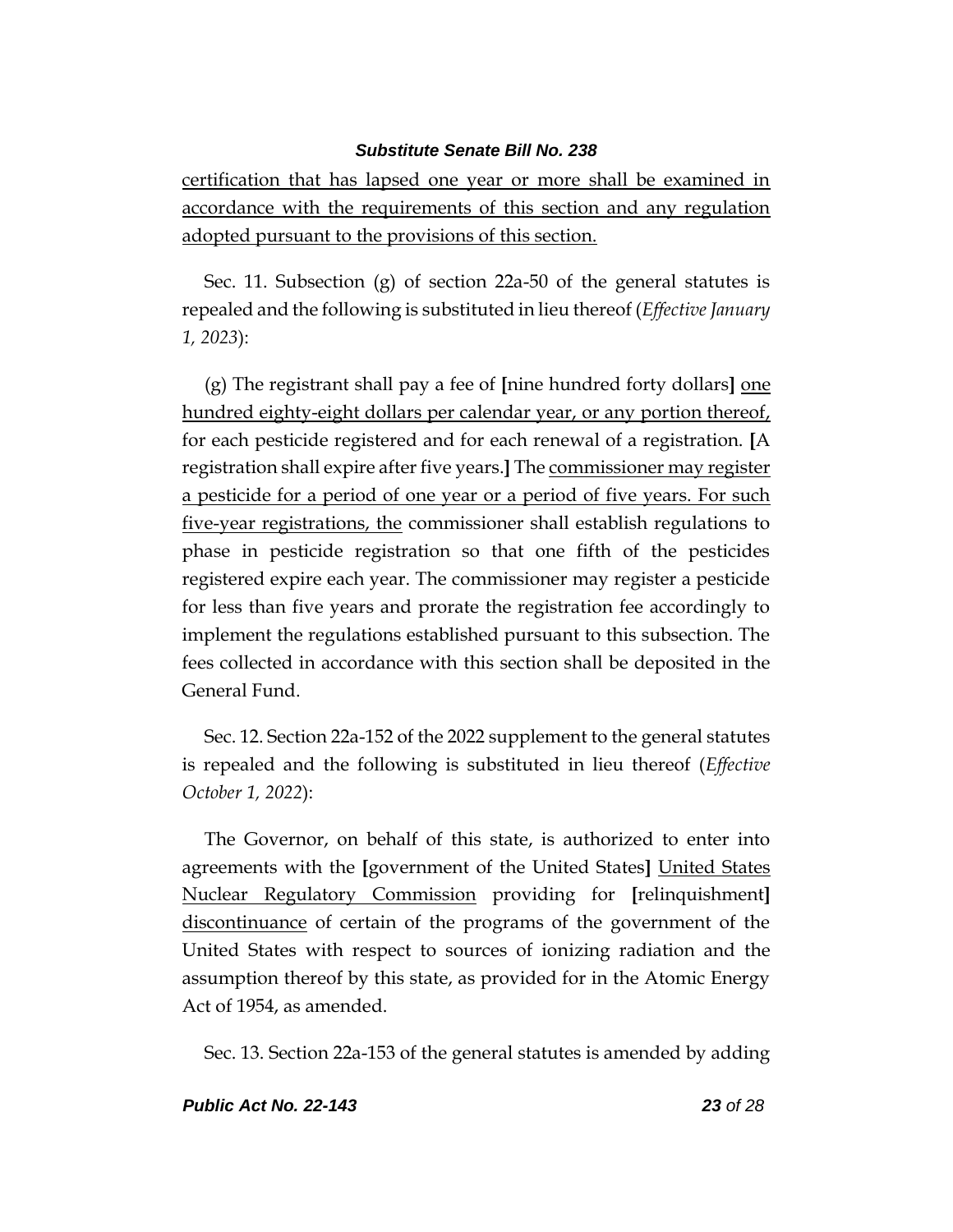subsection (g) as follows (*Effective from passage*):

(NEW) (g) This section shall not be construed to confer authority to regulate materials or activities reserved to the United States Nuclear Regulatory Commission under 42 USC 2021(c) and 10 CFR Part 150.

Sec. 14. Section 22a-154 of the general statutes is amended by adding subsection (d) as follows (*Effective from passage*):

(NEW) (d) Any person that has a license prior to the effective date of an agreement pursuant to section 22a-152, as amended by this act, from the federal government or agreement state relating to by-product material, source material or special nuclear material and which license will be subject to the control of this state upon the effective date of such agreement, shall be considered to have a like license with this state until the expiration date specified in such license from the federal government or agreement state or until the end of the ninetieth day after such person receives notice from the Department of Energy and Environmental Protection that such license will be deemed expired.

Sec. 15. Section 16a-102 of the general statutes is amended by adding subsection (e) as follows (*Effective from passage*):

(NEW) (e) The commissioner may enter into any agreement with the United States Nuclear Regulatory Commission pursuant to Section 274i of the Atomic Energy Act of 1954, as amended, or any other federal government agency, state or interstate agency for the state to perform on a cooperative basis with such commission, other federal government agency, state or interstate agency, as applicable, inspections or other functions relating to the control of sources of radiation.

Sec. 16. Subdivisions (1) and (2) of subsection (a) of section 22a-6b of the general statutes are repealed and the following is substituted in lieu thereof (*Effective from passage*):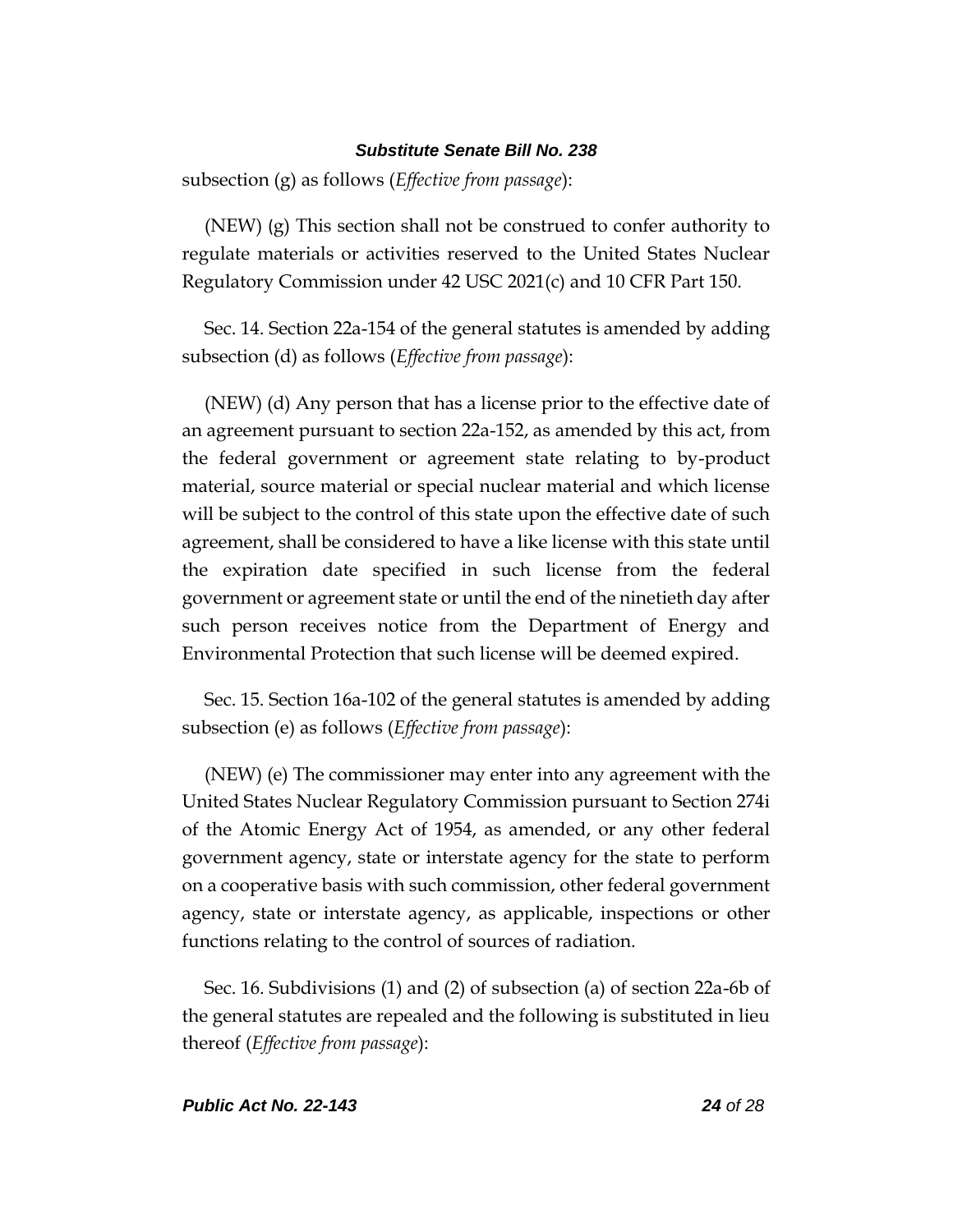(1) For failure to file any registration, other than a registration for a general permit, for failure to file any plan, report or record, or any application for a permit, for failure to obtain any certification, for failure to display any registration, permit or order, or file any other information required pursuant to any provision of section 14-100b or 14-164c, subdivision (3) of subsection (b) of section 15-121, section 15-171, 15-172, 15-175, 22a-5, 22a-6, 22a-7, 22a-32, 22a-39 or 22a-42a, 22a-45a, chapter 441, sections 22a-134 to 22a-134d, inclusive, subsection (b) of section 22a-134p, sections 22a-148 to 22a-162a, inclusive, section 22a-171, 22a-174, as amended by this act, 22a-175, 22a-177, 22a-178, 22a-181, 22a-183, 22a-184, 22a-208, 22a-208a, 22a-209, 22a-213, 22a-220, 22a-231, 22a-245a, 22a-336, 22a-342, 22a-345, 22a-346, 22a-347, 22a-349a, 22a-354p, 22a-358, 22a-359, 22a-361, 22a-362, 22a-368, 22a-401 to 22a-405, inclusive, 22a-411, 22a-411a, 22a-416, as amended by this act, 22a-417, 22a-424 to 22a-433, inclusive, 22a-447, 22a-449, 22a-450, 22a-451, 22a-454, 22a-458, 22a-461, 22a-462 or 22a-471, or any regulation, order or permit adopted or issued thereunder by the commissioner, and for other violations of similar character as set forth in such schedule or schedules, no more than one thousand dollars for said violation and in addition no more than one hundred dollars for each day during which such violation continues;

(2) For deposit, placement, removal, disposal, discharge or emission of any material or substance or electromagnetic radiation or the causing of, engaging in or maintaining of any condition or activity in violation of any provision of section 14-100b or 14-164c, subdivision (3) of subsection (b) of section 15-121, section 15-171, 15-172, 15-175, 22a-5, 22a-6, 22a-7, 22a-32, 22a-39 or 22a-42a, 22a-45a, chapter 441, sections 22a-134 to 22a-134d, inclusive, section 22a-69 or 22a-74, subsection (b) of section 22a-134p, sections 22a-148 to 22a-162a, inclusive, section 22a-162, 22a-171, 22a-174, as amended by this act, 22a-175, 22a-177, 22a-178, 22a-181, 22a-183, 22a-184, 22a-190, 22a-208, 22a-208a, 22a-209, 22a-213, 22a-220, 22a-336, 22a-342, 22a-345, 22a-346, 22a-347, 22a-349a, 22a-354p, 22a-358, 22a-359, 22a-361, 22a-362, 22a-368, 22a-401 to 22a-405, inclusive,

*Public Act No. 22-143 25 of 28*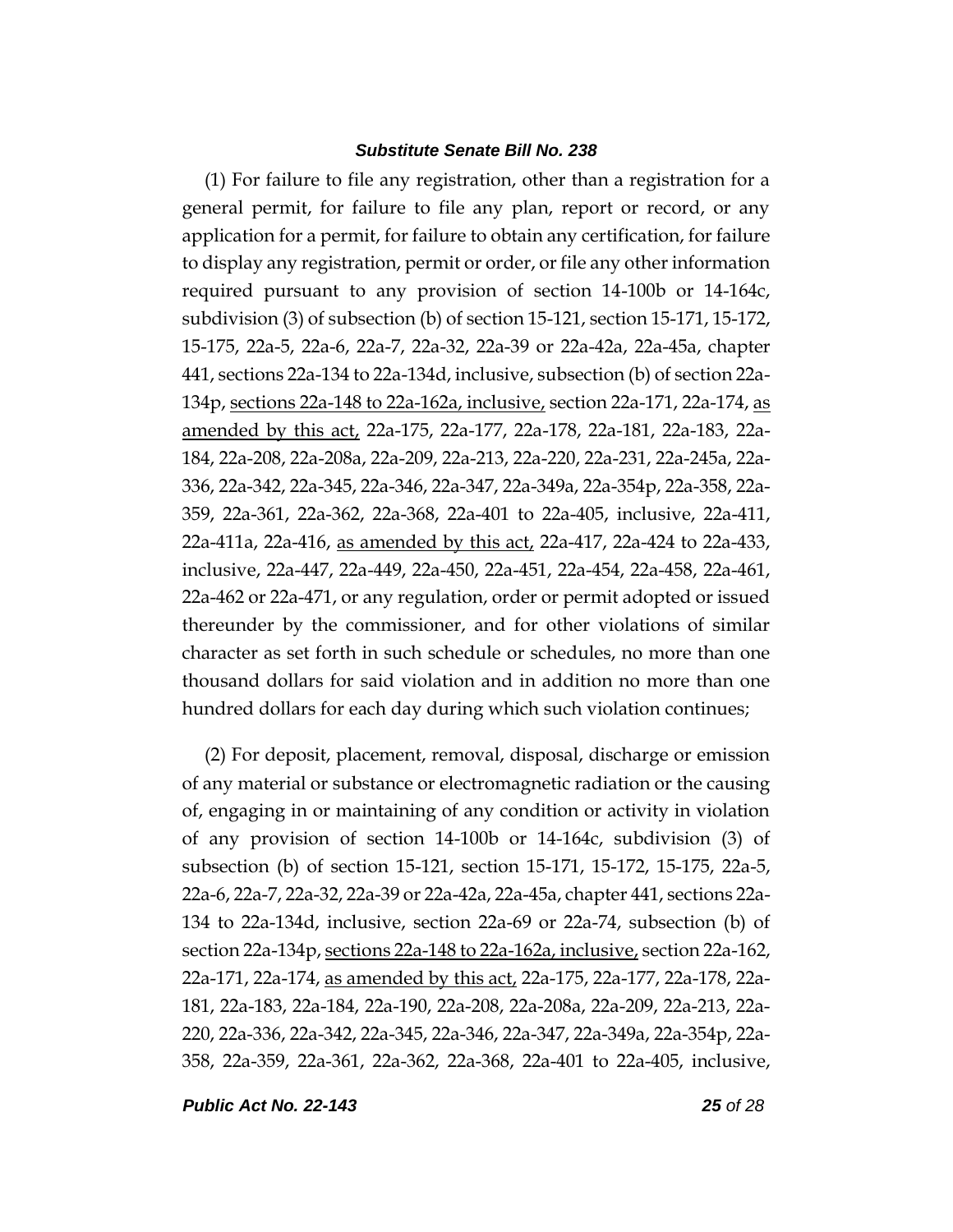22a-411, 22a-411a, 22a-416, as amended by this act, 22a-417, 22a-424 to 22a-433, inclusive, 22a-447, 22a-449, 22a-450, 22a-451, 22a-454, 22a-458, 22a-461, 22a-462 or 22a-471, or any regulation, order or permit adopted thereunder by the commissioner, and for other violations of similar character as set forth in such schedule or schedules, no more than twenty-five thousand dollars for said violation for each day during which such violation continues;

Sec. 17. (NEW) (*Effective from passage*) (a) Not later than August 1, 2022, the Commissioner of Energy and Environmental Protection shall develop, finalize and publish on the Department of Energy and Environmental Protection's Internet web site a hazardous tree mitigation policy that shall apply to the designation, removal and mitigation of trees located in state parks and campgrounds that are determined to be hazardous by the Department of Energy and Environmental Protection. Such policy shall include criteria for the designation of a tree as hazardous by the department and the scope of applicability for procedures for such designation, removal and mitigation, including, but not limited to, (1) department consultation of a licensed arborist prior to the designation and removal or mitigation of any such hazardous tree; (2) advance notification to the public of the department's hazardous tree removal activities, including, but not limited to, signage and publication of information on the Department of Energy and Environmental Protection's Internet web site; and (3) consideration of replanting and other relevant improvements to offset the aesthetic or ecological value provided by any hazardous tree that is removed. Such policy shall also include provisions for: (A) The maintenance of public safety, (B) ecological and natural resource protection, (C) practices for transparency and public engagement in the process of such designation, removal and mitigation, (D) effective stewardship of department resources, (E) public access to outdoor recreation, (F) fire suppression or protection efforts, (G) state park maintenance and repairs, (H) decorative pruning, (I) trail maintenance,

*Public Act No. 22-143 26 of 28*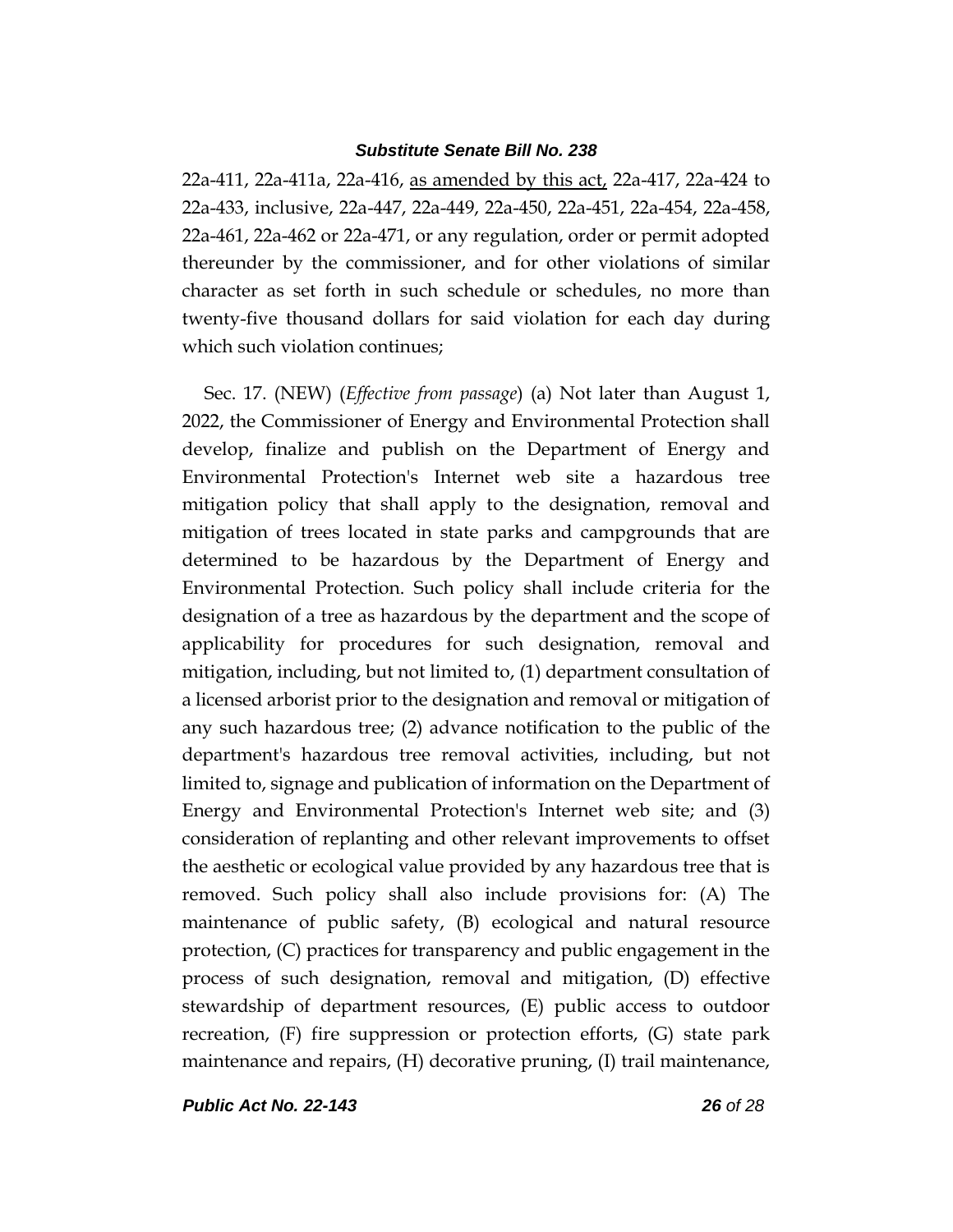(J) post-storm impact mitigation or clean-up, and (K) removal of invasive species. For the purposes of this section, "arborist" has the same meaning as provided in section 23-61a of the general statutes.

(b) The Department of Energy and Environmental Protection shall implement a tree replanting demonstration project at Housatonic Meadows State Park, in consultation with state park or forest advocacy groups or organizations.

(c) Not later than December 1, 2022, the Commissioner of Energy and Environmental Protection shall submit a report, in accordance with section 11-4a of the general statutes, to the joint standing committee of the General Assembly having cognizance of matters relating to the environment on state park and campground tree replanting strategies for removed hazardous trees and any associated funding needs.

Sec. 18. Subdivision (8) of section 12-107b of the 2022 supplement to the general statutes is repealed and the following is substituted in lieu thereof (*Effective from passage*):

(8) The term "maritime heritage land" means that portion of waterfront real property owned by a licensed shellstock shipper who grows or harvests shellstock, aquaculture operator or commercial lobster fisherman licensed pursuant to title 26, when such portion of such property is used by such shellstock shipper, aquaculture operator or fisherman for shellfishing, aquaculture or commercial lobstering purposes, provided in the tax year of the owner ending immediately prior to any assessment date with respect to which application is submitted pursuant to section 12-107g, not less than fifty per cent of the adjusted gross income of such shellstock shipper, aquaculture operator or fisherman, as determined for purposes of the federal income tax, is derived from commercial shellfishing, aquaculture or lobster fishing, subject to proof satisfactory to the assessor in the town in which such application is submitted. "Maritime heritage land" does not include

*Public Act No. 22-143 27 of 28*